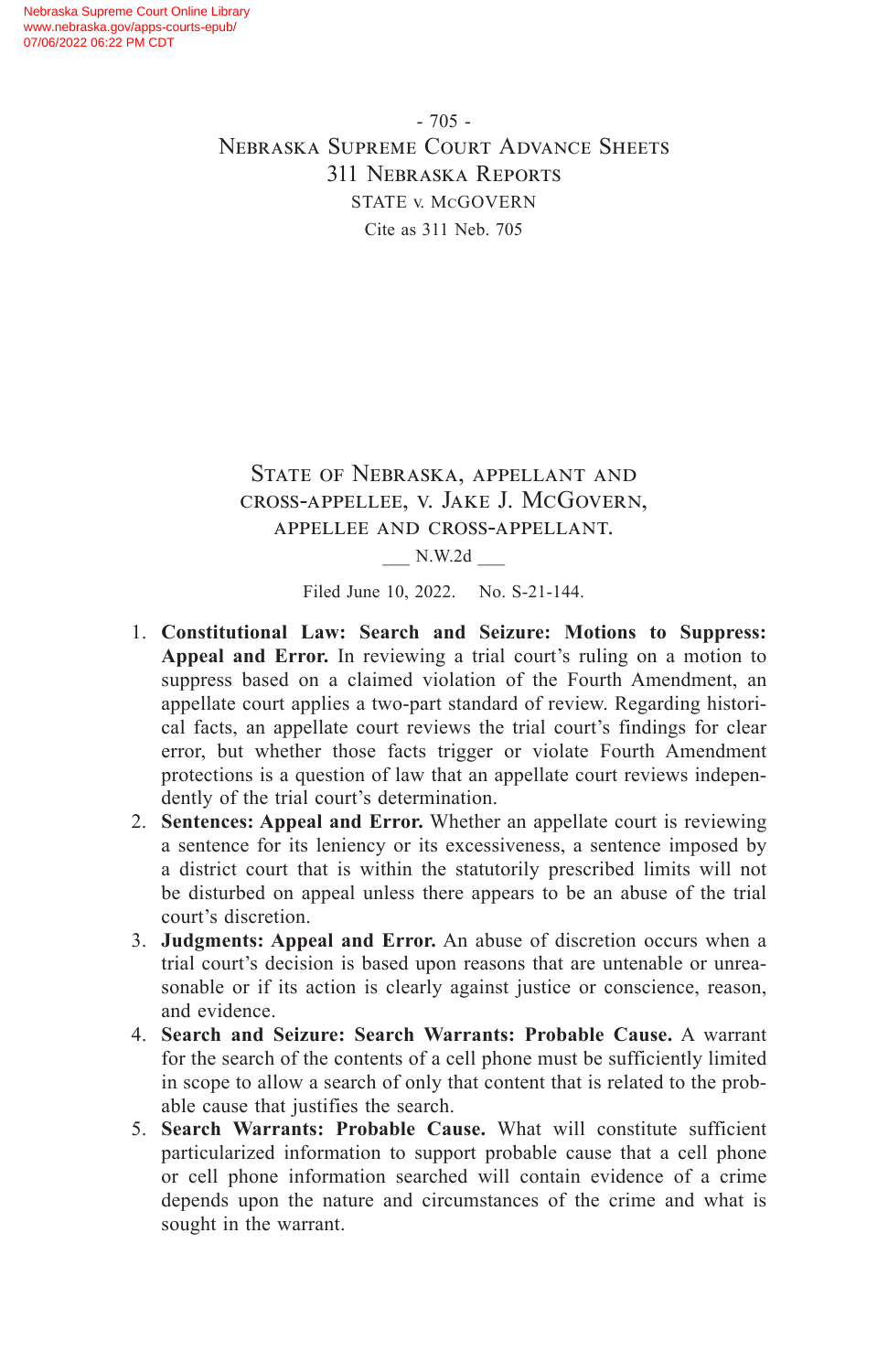## - 706 - Nebraska Supreme Court Advance Sheets 311 Nebraska Reports STATE v. McGOVERN Cite as 311 Neb. 705

- 6. **Search Warrants: Affidavits: Probable Cause.** A search warrant, to be valid, must be supported by an affidavit which establishes probable cause.
- 7. **Search Warrants: Affidavits: Probable Cause: Appeal and Error.** In reviewing the strength of an affidavit submitted as a basis for finding probable cause to issue a search warrant, an appellate court applies a totality of the circumstances test. The question is whether, under the totality of the circumstances illustrated by the affidavit, the issuing magistrate had a substantial basis for finding that the affidavit established probable cause.
- 8. **Search Warrants: Probable Cause: Words and Phrases.** Probable cause sufficient to justify issuance of a search warrant means a fair probability that contraband or evidence of a crime will be found in the item to be searched.
- 9. **Search Warrants: Affidavits: Evidence: Appeal and Error.** In evaluating the sufficiency of an affidavit used to obtain a search warrant, an appellate court is restricted to consideration of the information and circumstances contained within the four corners of the affidavit, and evidence which emerges after the warrant is issued has no bearing on whether the warrant was validly issued.
- 10. **Search Warrants: Affidavits: Probable Cause.** A warrant affidavit must always set forth particular facts and circumstances underlying the existence of probable cause, so as to allow the magistrate to make an independent evaluation of probable cause.
- 11. **Criminal Law: Search and Seizure: Evidence.** The nexus between the alleged crimes and the article to be searched does not need to be based on direct observation; it can be found in the type of crime, the nature of the evidence sought, and the normal inferences as to where such evidence may be found.
- 12. **Probable Cause: Police Officers and Sheriffs.** Probable cause may be based on commonsense conclusions about human behavior, and due weight should be given to inferences by law enforcement officers based on their experience and specialized training.
- 13. **Search Warrants: Probable Cause: Appeal and Error.** A judge's determination of probable cause to issue a search warrant should be paid great deference by reviewing courts.
- 14. **Constitutional Law: Search and Seizure: Police Officers and Sheriffs.** To satisfy the particularity requirement of the Fourth Amendment, a warrant must be sufficiently definite to enable the searching officer to identify the property authorized to be seized.
- 15. **Search Warrants.** The degree of specificity required in a warrant depends on the circumstances of the case and on the type of items involved.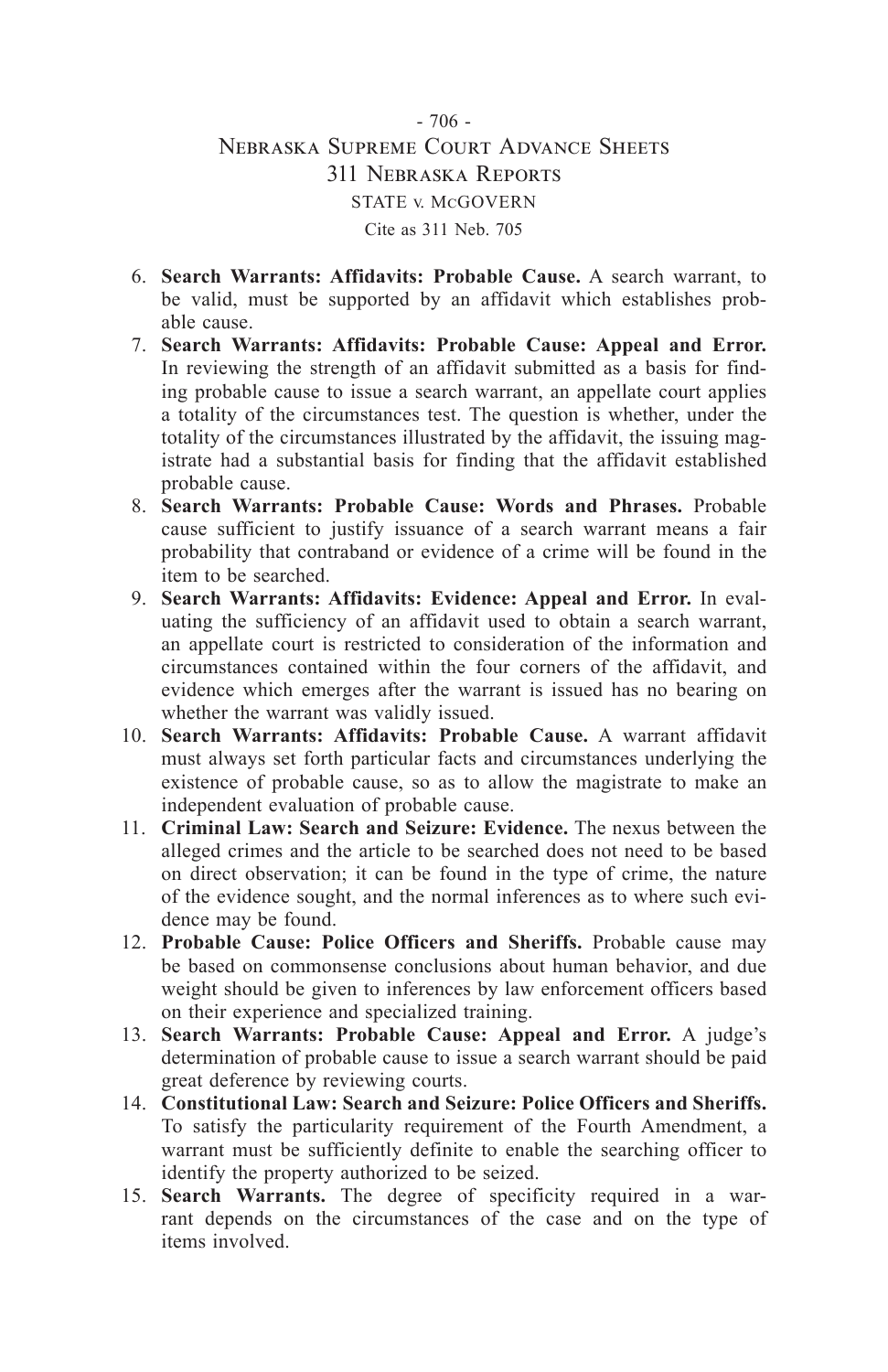# - 707 - Nebraska Supreme Court Advance Sheets 311 Nebraska Reports STATE v. McGOVERN Cite as 311 Neb. 705

- 16. **Constitutional Law: Search and Seizure.** A brief examination of all electronic data associated with a cell phone is usually necessary in order to find where the information to be seized is located, and such examination is reasonable under the Fourth Amendment.
- 17. **Search Warrants: Affidavits.** An inadvertent defect in a search warrant may be cured by reference to the affidavit used to obtain the warrant if the affidavit is incorporated in the warrant or referred to in the warrant and the affidavit accompanies the warrant.
- 18. **Constitutional Law: Search Warrants.** The most important constraint in preventing unconstitutional exploratory rummaging is that the warrant limit the search to evidence of a specific crime, ordinarily within a specific time period, rather than allowing a fishing expedition for all criminal activity.
- 19. **Constitutional Law: Search and Seizure: Evidence.** The exclusionary rule operates as a judicially created remedy designed to safeguard Fourth Amendment rights generally through its deterrent effect.
- 20. **Search Warrants: Police Officers and Sheriffs.** When a search warrant has been issued, the applicability of the good faith exception turns on whether the officers acted in objectively reasonable good faith in reliance on the warrant.
- 21. **Search Warrants: Affidavits: Police Officers and Sheriffs: Appeal and Error.** In assessing the good faith of an officer's conducting a search under a warrant, an appellate court must look to the totality of the circumstances surrounding the issuance of the warrant, including information not contained within the four corners of the affidavit.
- 22. **Motions to Suppress: Search Warrants: Affidavits: Police Officers and Sheriffs: Evidence.** Under the good faith exception to the exclusionary rule, evidence may be suppressed if (1) the magistrate or judge in issuing a warrant was misled by information in an affidavit that the affiant knew was false or would have known was false except for his or her reckless disregard for the truth, (2) the issuing magistrate wholly abandoned his or her judicial role, (3) the warrant is based on an affidavit so lacking in indicia of probable cause as to render official belief in its existence entirely unreasonable, or (4) the warrant is so facially deficient that the executing officer cannot reasonably presume it to be valid.
- 23. **Warrantless Searches: Police Officers and Sheriffs.** Under the plain view doctrine, if police officers are lawfully in a position from which they view an object, if its incriminating character is immediately apparent, and if the officers have a lawful right of access to the object, they may seize it without a warrant.
- 24. **Constitutional Law: Search and Seizure.** The ultimate touchstone of the Fourth Amendment is reasonableness.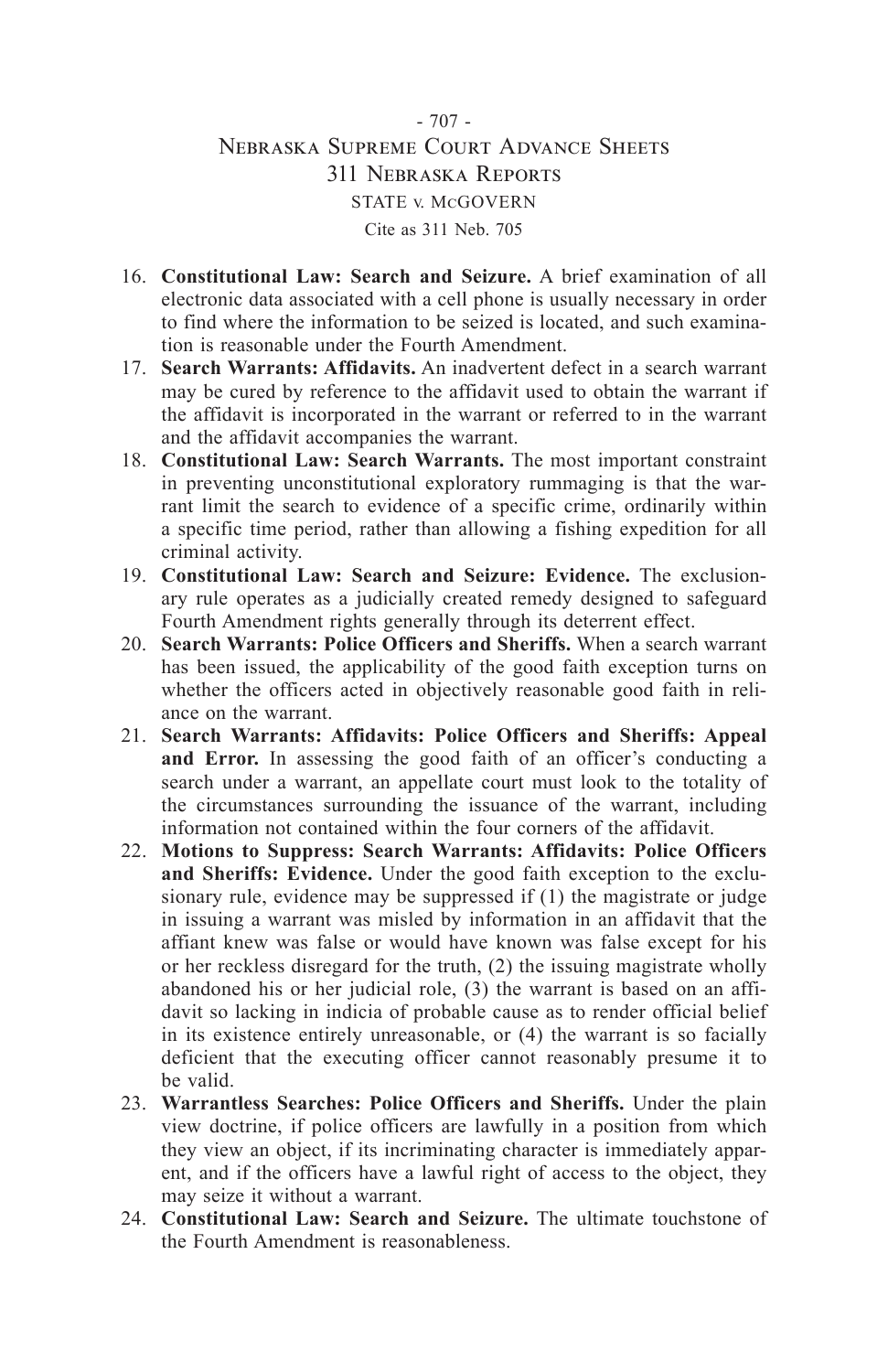## - 708 - Nebraska Supreme Court Advance Sheets 311 Nebraska Reports STATE v. McGOVERN Cite as 311 Neb. 705

- 25. **Evidence.** Under the independent source doctrine, challenged evidence is admissible if it came from a lawful source independent of the illegal conduct.
- 26. **Sentences: Statutes: Appeal and Error.** In reviewing whether a sentencing court abused its discretion in imposing a sentence that was excessively lenient, an appellate court is guided by the factors set forth by Neb. Rev. Stat. § 29-2322 (Reissue 2016), as well as by the statutory guidelines set out for the direction of the sentencing judge in imposing or withholding imprisonment.
- 27. **Sentences.** Evidence regarding a defendant's life, character, and previous conduct, as well as prior convictions, is highly relevant to the determination of a proper sentence.
- 28. \_\_\_\_. A sentencing court must have some reasonable factual basis for imposing a particular sentence.

Appeal from the District Court for Hall County: MARK J. Young, Judge. Affirmed.

Douglas J. Peterson, Attorney General, and Austin J. Relph, for appellant.

Sarah A. Hinrichs, Deputy Hall County Attorney, for appellant.

Jonathan Hendricks, of Dowding, Dowding, Dowding & Urbom, for appellee.

Heavican, C.J., Miller-Lerman, Cassel, Stacy, Funke, Papik, and Freudenberg, JJ.

PER CURIAM.

#### I. INTRODUCTION

This criminal case appeal presents two primary issues: whether evidence obtained following a search of a cell phone should have been suppressed and whether a sentence of probation for a Class II felony was excessively lenient. Because the first search warrant was supported by probable cause and was sufficiently particular and because law enforcement reasonably saw evidence of a different crime during the initial search, the court did not err in overruling a suppression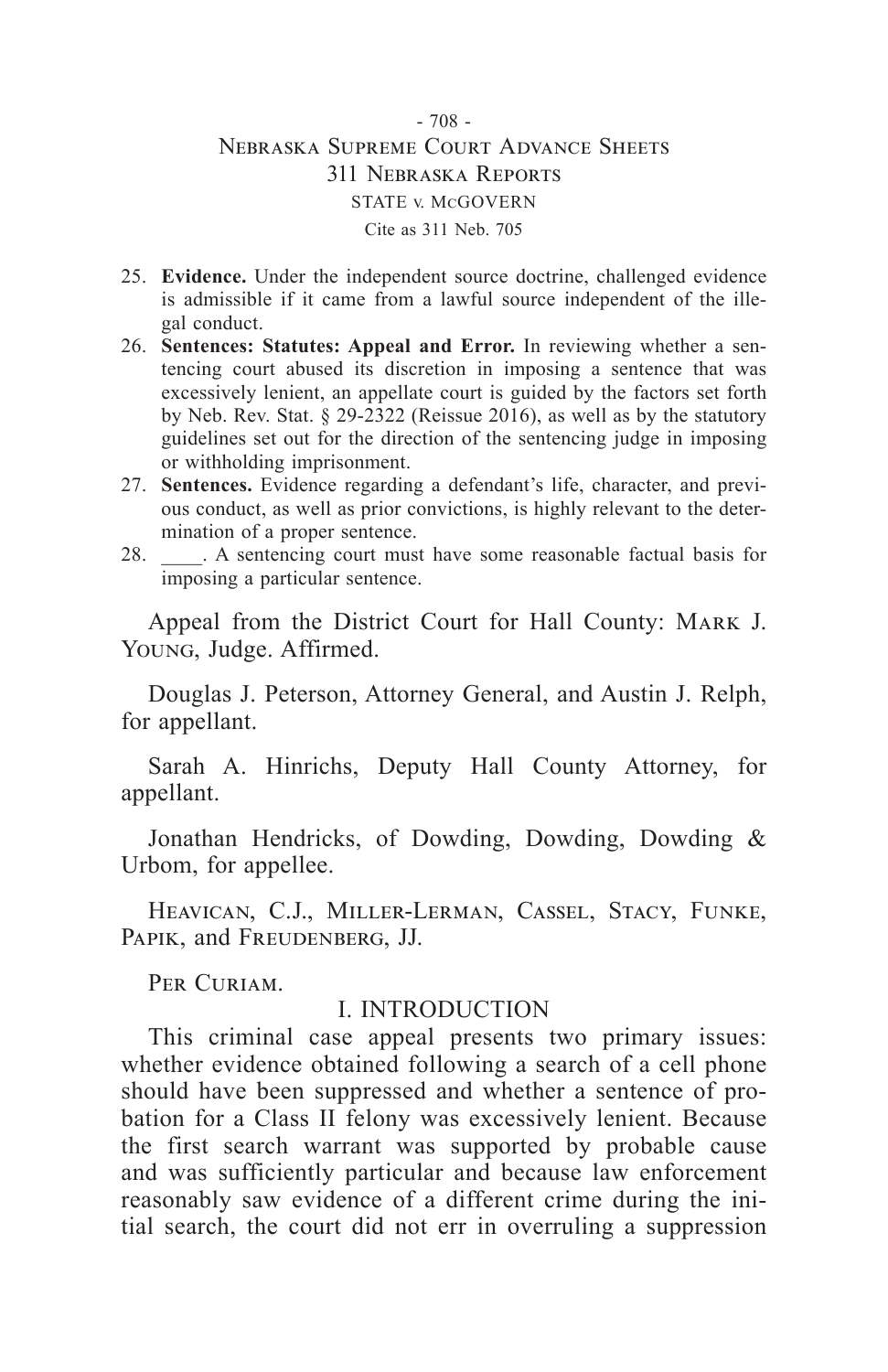## - 709 - Nebraska Supreme Court Advance Sheets 311 Nebraska Reports STATE v. McGOVERN Cite as 311 Neb. 705

motion. And because the overall sentencing was not an abuse of discretion, we affirm the judgment of the district court.

# II. BACKGROUND

1. Initial Incident

On September 25, 2018, just after 6 a.m., Officer Brad Newell was dispatched to an apartment in Kearney, Nebraska. Newell spoke with J.S., who reported that upon leaving his garden-level apartment, he saw a man crouched down by a window to the apartment's bathroom. The window had blinds, but they had a small gap. When J.S. went outside, J.S.' girlfriend had just entered the bathroom to shower. J.S. did not mention seeing the individual holding a cell phone. J.S. told Newell that he yelled at the person, who then "took off" running. J.S. chased the person and saw him cut through a yard.

Newell asked J.S. to show him the path the person took. Approximately half a block from the apartment, J.S. discovered a cell phone and handed it to Newell. After observing that the phone's screen was locked, Newell took the phone to the police station. Newell met with Investigator Dan Warrington, who assisted Newell in preparing an affidavit to search the phone.

## 2. September 2018 Search Warrant and Investigation

## (a) Affidavit

Newell completed an affidavit in support of a search warrant, asking the judge for permission to examine the cell phone for evidence of the crime of unlawful intrusion on September 25, 2018. In the affidavit, Newell stated that he had investigated many crimes where a cell phone contained evidence of the commission of the crime being investigated.

In the affidavit, Newell set forth information obtained from J.S. concerning the incident. J.S. reported that on September 25, 2018, "shortly before 0604 hours," his girlfriend said that she was going to shower. As J.S. left the apartment building,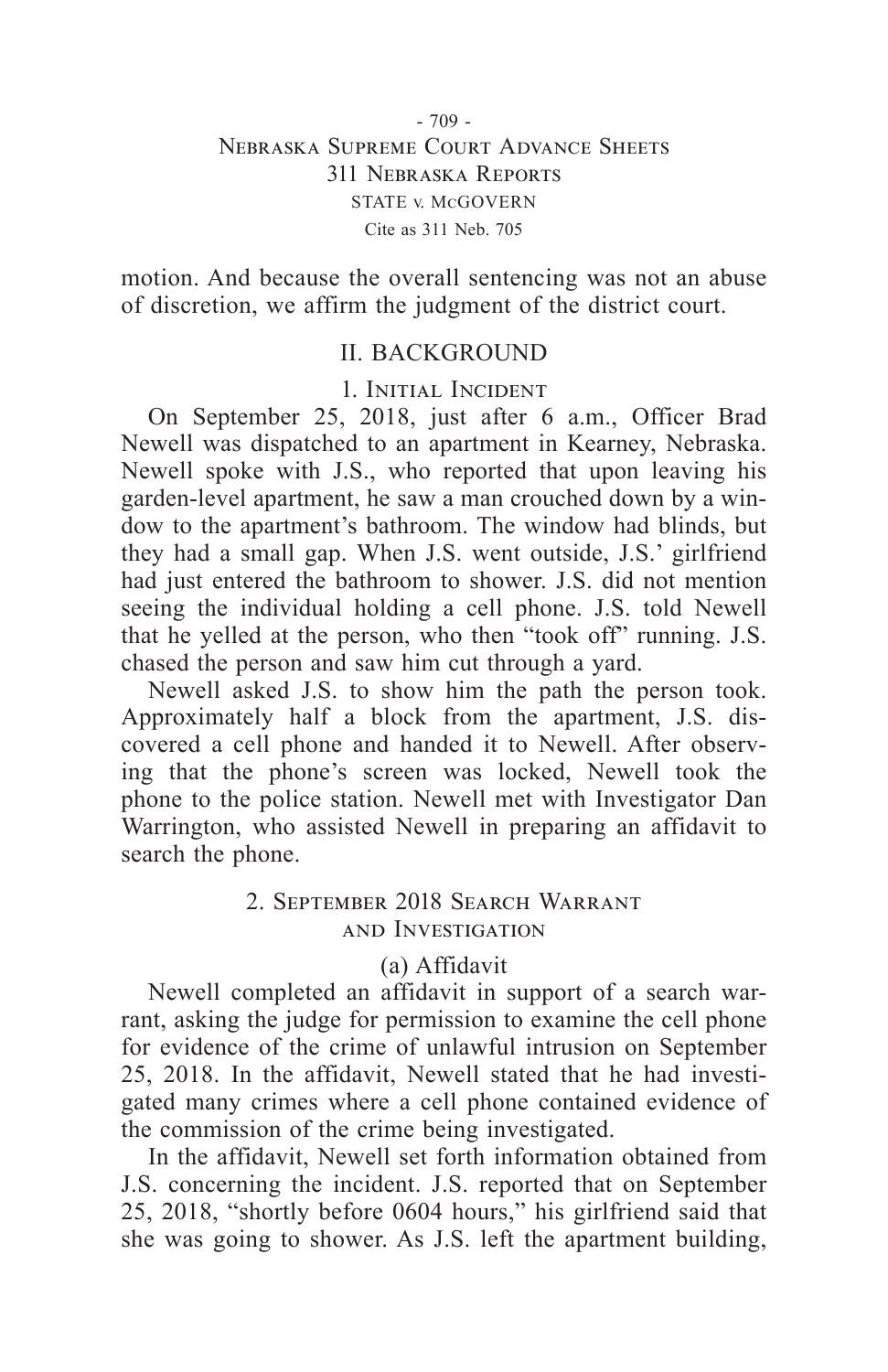### $-710 -$ Nebraska Supreme Court Advance Sheets 311 Nebraska Reports STATE v. McGOVERN Cite as 311 Neb. 705

he saw a man looking into the ground-level window to the bathroom of J.S.' apartment, where J.S.' girlfriend was preparing to shower. J.S. observed the man "crouched down at the window with his head lowered so that he could see through a small area in the window blinds where one of the blind slats was missing." J.S. yelled at the man, who then fled. J.S. chased the man and observed him run through a yard and then run south. After Newell was dispatched to J.S.' apartment, he and J.S. retraced the man's path of flight. In doing so, J.S. located a cell phone "right where the suspect ran."

Newell observed J.S. locate the cell phone and took custody of it for evidentiary purposes. Newell believed the phone "may contain evidence of the crime of Unlawful Intrusion, whereby the suspect viewed [J.S.' girlfriend] in a state of undress, and may have also captured photographs and or video of [her] in a state of undress." Newell also stated that the cell phone would contain evidence of the subscriber of the phone's account, who could be the suspect. Newell further confirmed that the window was to the bathroom of J.S.' apartment and that "there was a void in the blinds where a person could see into the bathroom area."

Warrington supplied Newell with a template he used for a cell phone search, and Newell incorporated that language into the affidavit. The affidavit stated that according to Warrington, "it has become commonplace for individuals to communicate with others using cellular telephones or other electronic devices to communicate activities, develop plans, coordinate schedules and to otherwise pass along information in a variety of formats." Warrington had over 400 hours of training regarding forensic searches of electronic devices.

Warrington would testify that there are two general types of data extractions from electronic devices using computer software programs. In a logical extraction, the software "makes read-only requests of specific data to the device" and the device responds by extracting the designated information. The logical extraction is limited in scope and is unable to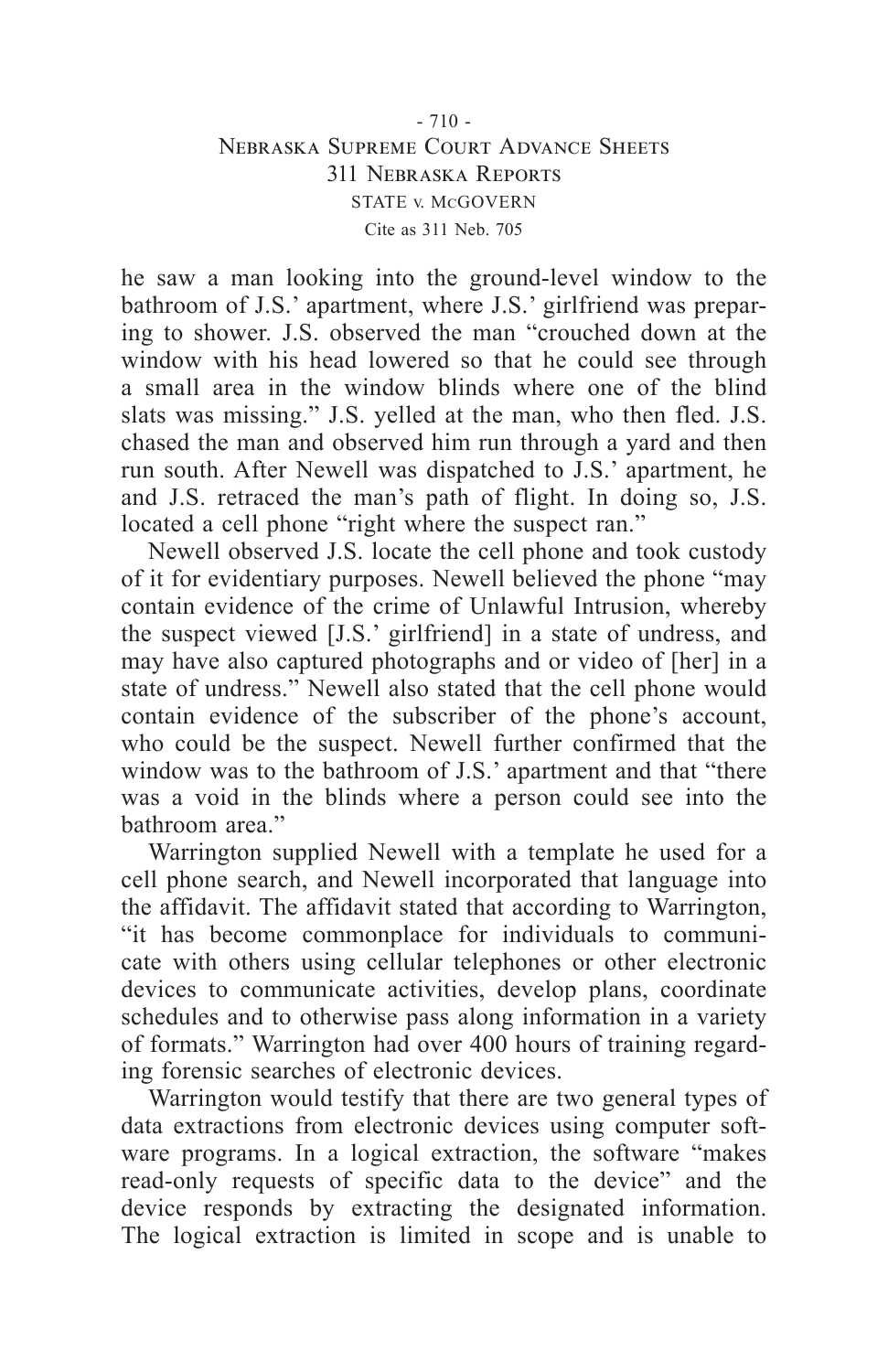- 711 - Nebraska Supreme Court Advance Sheets 311 Nebraska Reports STATE v. McGOVERN Cite as 311 Neb. 705

access photographs or messages stored in third-party applications, to access information stored in a folder different from the default folder, or to access deleted items. In contrast, a physical extraction is comprehensive and "captur[es] a complete picture of the usage and contents of an electronic device." A physical extraction creates a copy of the device's flash memory.

Based on this information, Newell requested a search warrant to examine the cell phone for evidence relating to unlawful intrusion. Newell set forth that the examination may include searching the phone for the following:

Data that may identify the owner or user of the abovedescribed cellular phone including the phone number assigned to the phone; Call Histories and logs (missed, incoming and outgoing); Photographs and their associated metadata; Contact lists and address books; Calendar entries; Messages (SMS, MMS, Recorded Messages, iMessages, or Messages communicated through other third-party application(s)) contained in any place throughout the device; Audio and video clips; Global Positioning System data including, but not limited to coordinates, waypoints and tracks, Documents and other text-based files; Internet world wide web (WWW) browser files including, but not limited to, browser history, browser cache, stored cookies, browser favorites, auto-complete form history and stored passwords; Email messages and attachments (whether read or unread) accessible from the cellular phones listed above; Access and search for communication on any third-party applications located on the above-described cellular phones; and, any deleted and/or unallocated content relating to the above-described types of information.

## (b) Warrant

A Buffalo County Court judge signed a search warrant the same day. According to the search warrant, the issuing judge was satisfied that probable cause existed based upon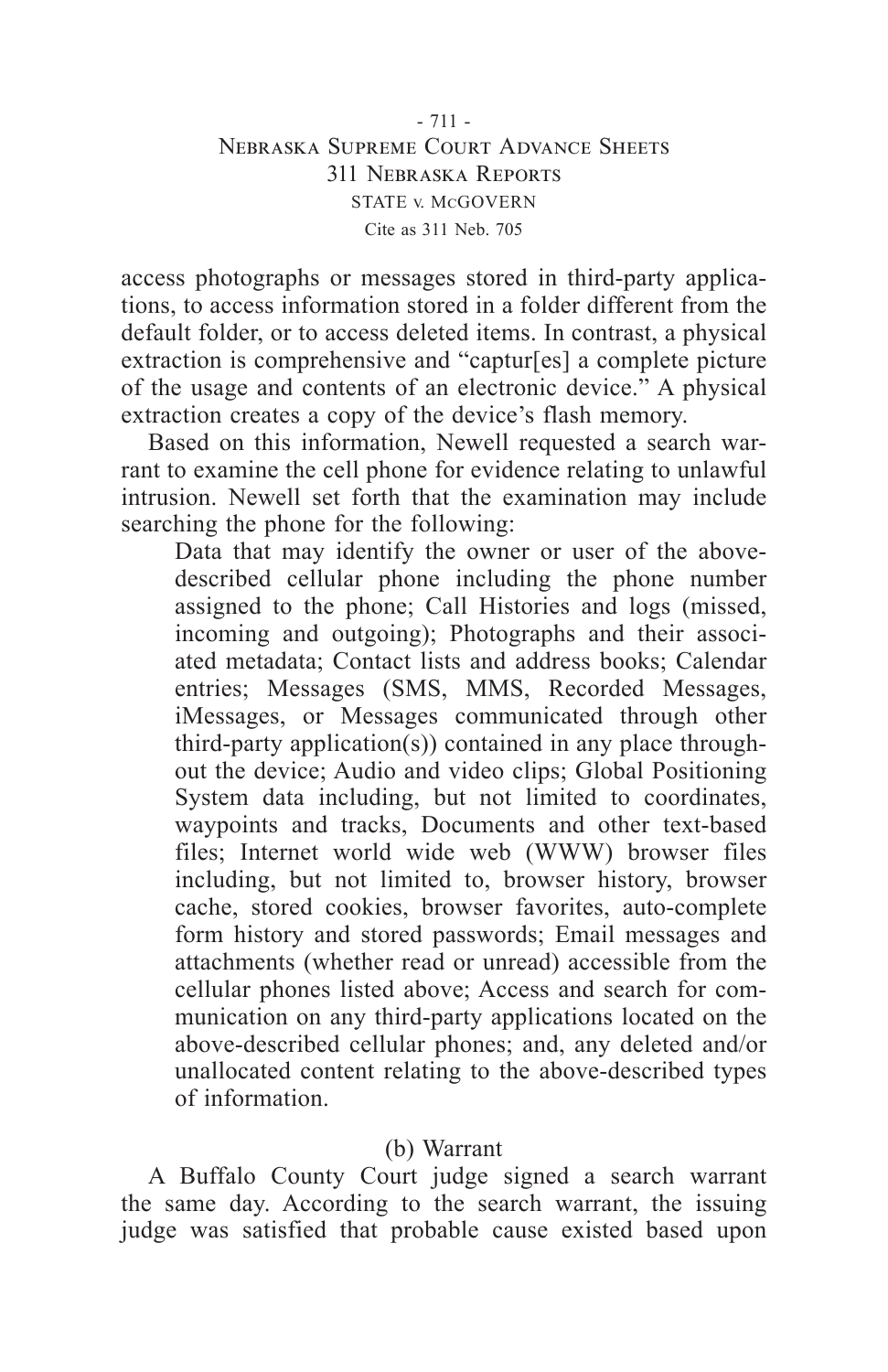### $-712 -$ Nebraska Supreme Court Advance Sheets 311 Nebraska Reports STATE v. McGOVERN Cite as 311 Neb. 705

the affidavit "attached hereto and made a part hereof by reference." The warrant allowed for a search of all of the abovequoted categories of cell phone data and any "SD [c]ards" located within the device for "evidence relating to the offenses of **Unlawful Intrusion**."

## (c) Search

Newell returned to the police station and provided Warrington with a copy of the signed warrant. Warrington then extracted data from the phone. After extracting the contents of the phone, he used software to examine the data. The software categorized the data, and one of the categories was "user profiles." Before the end of the day, Warrington provided Newell with the name of the phone's user: Jake J. McGovern.

The software also pulled together anything identified as a possible image and placed it in a gallery. Warrington searched all imagery on the device by clicking on the tab for photographs. None of the images appeared to be taken through a window or a missing blind slat. He did not locate any photographs taken during the September 25, 2018, event.

The following day, Warrington performed an additional extraction of the phone. In the images folder, Warrington found imagery of women in a state of undress. Those images appeared to be "thumbnails" from videos on the device. Warrington selected a tab in the software for videos and tried to match the thumbnails to a video based on file names.

After observing women in a state of undress, Warrington reviewed the phone's "search web history." He explained, based on his training and experience, that law enforcement will find files or search history associated with a possible crime that the user could be committing. Warrington located several items such as "spy bathroom" and "voyeur bathroom," which were consistent with unlawful intrusion.

Because Warrington observed women in a state of undress, which was consistent with what one could be looking for in the offense of unlawful intrusion, he continued to examine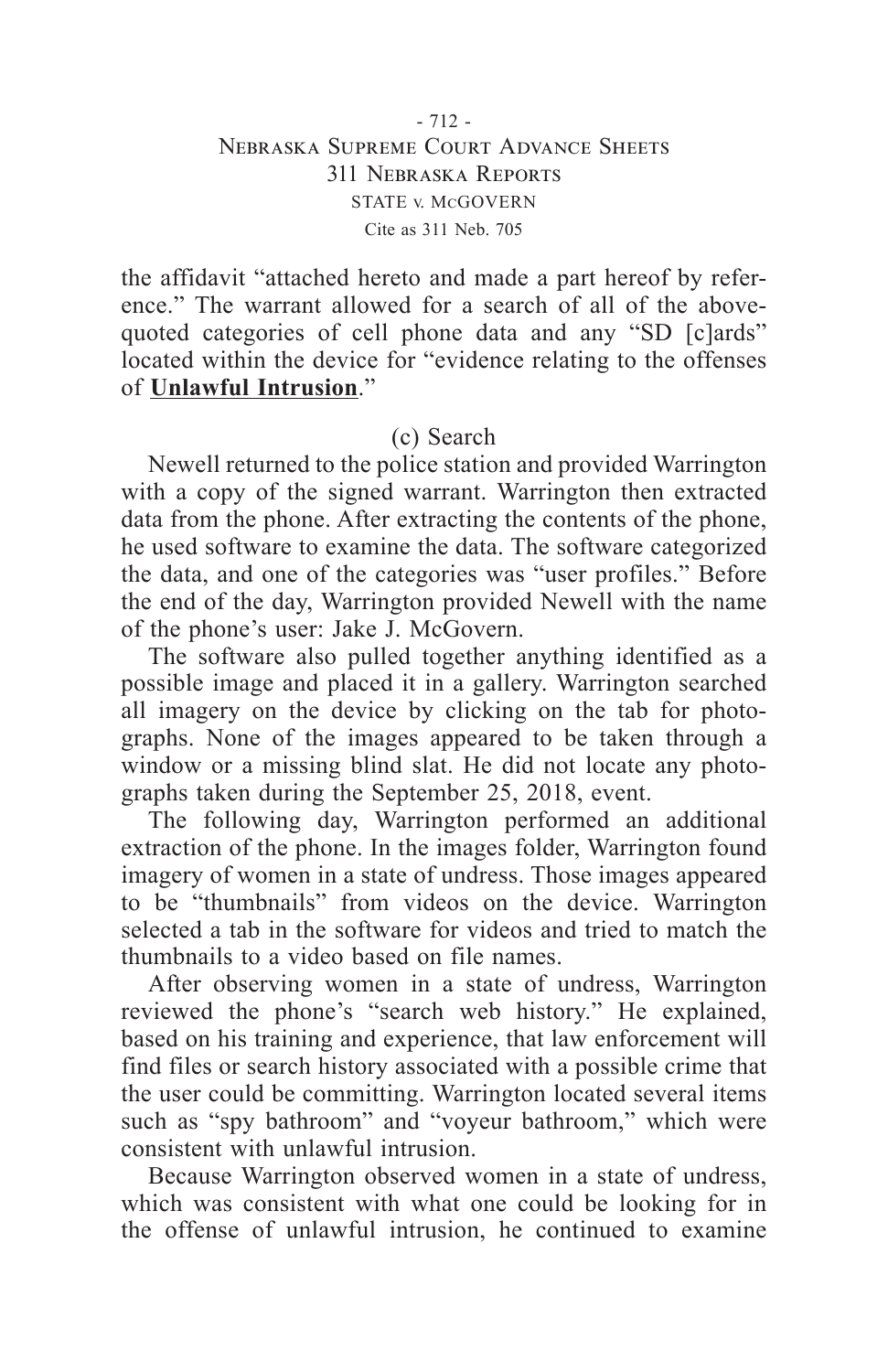## - 713 - Nebraska Supreme Court Advance Sheets 311 Nebraska Reports STATE v. McGOVERN Cite as 311 Neb. 705

the videos on the phone. Warrington observed imagery of a woman who appeared to be nude and sleeping. One video showed a woman who appeared to be sexually assaulted while unconscious. Some of the videos had "2017" in the title, indicating a possibility that the video was recorded in 2017.

After watching the videos, Warrington was aware that a potential sexual assault was involved. He next tried to identify the victim and to determine whether the event occurred in Kearney. To make the identification, Warrington testified: "I began looking at the complete totality of all of the data associated with the video and image files which consisted of, yes, the date and time stamps. It consisted of the metadata. It consisted of the files themselves." He used that information to determine whether the date and time stamps could be accurate. Warrington then examined communication that may have occurred during the timeframe that the videos and images had been produced and located text messages and communication with a particular woman prior to that incident. Warrington testified that there was a "[p]ossibility" that he could have validated the date stamps prior to playing the videos.

Law enforcement identified the possible victim as K.S., a woman who lived in Grand Island, Hall County, Nebraska. Members of the Kearney Police Department traveled to Grand Island to speak with K.S. In an interview, K.S. said that she had been in a relationship with McGovern from October 2017 to January 2018. It was established that the touching in the videos occurred in Grand Island.

Kearney law enforcement officers provided a Grand Island police sergeant with a "CD" which contained the download of the cell phone recovered in Kearney, along with a copy of the search warrant and affidavit from Buffalo County. The sergeant thereby gained access to the download, which included a video depicting a woman in an unconscious state with her clothes being removed and sexual contact occurring. He began investigating a potential sexual assault, which was believed to have occurred in Grand Island in October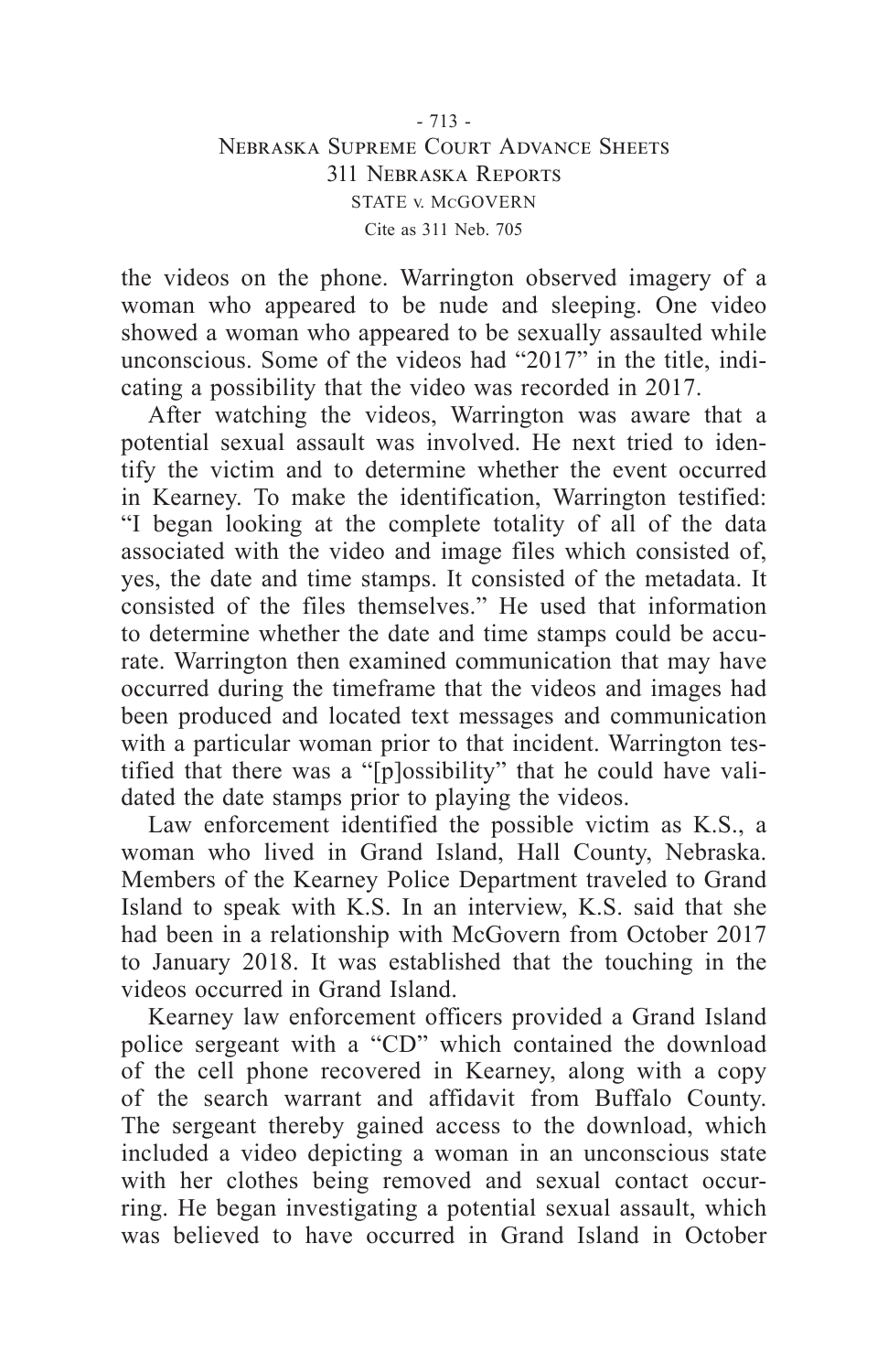## - 714 - Nebraska Supreme Court Advance Sheets 311 Nebraska Reports STATE v. McGOVERN Cite as 311 Neb. 705

2017. In looking through the contents of the device, the sergeant was not attempting to find any information regarding the September 2018 Kearney incident. Prior to opening the contents of the phone, no one with the Grand Island Police Department received a search warrant other than the search warrant obtained by the Kearney Police Department.

An intelligence research specialist employed by the Grand Island Police Department performed an analysis of the evidence retrieved by the Kearney Police Department. Although the Kearney search warrant, signed September 25, 2018, stated that a search of the device had to occur in the next 30 days, the specialist examined the device's contents on October 29. In examining the cell phone extraction CD, he found an "associated Google Gmail address." The specialist prepared a search warrant to send to Google LLC, and a Hall County judge issued a warrant. Because the arguments on appeal are not directed to this warrant or the resulting search, we will not further discuss it.

The State subsequently charged McGovern in Hall County with two counts of sexual assault in the first degree, one count of sexual assault in the third degree, and three counts of recording a person in a state of undress. The State identified K.S. as the victim of each count.

## 3. First Motion to Suppress

McGovern moved to suppress any information gathered from his cell phone. McGovern alleged that Newell's application for a search warrant lacked probable cause to justify a search of the phone's contents other than for subscriber information. He asserted that members of the Grand Island Police Department improperly searched the contents of his phone without first obtaining a warrant to do so.

During a hearing on the motion to suppress, Warrington agreed that the search warrant affidavit included "a much more broad swath of the phone" than just photographs, videos, or user information. He generally agreed that the template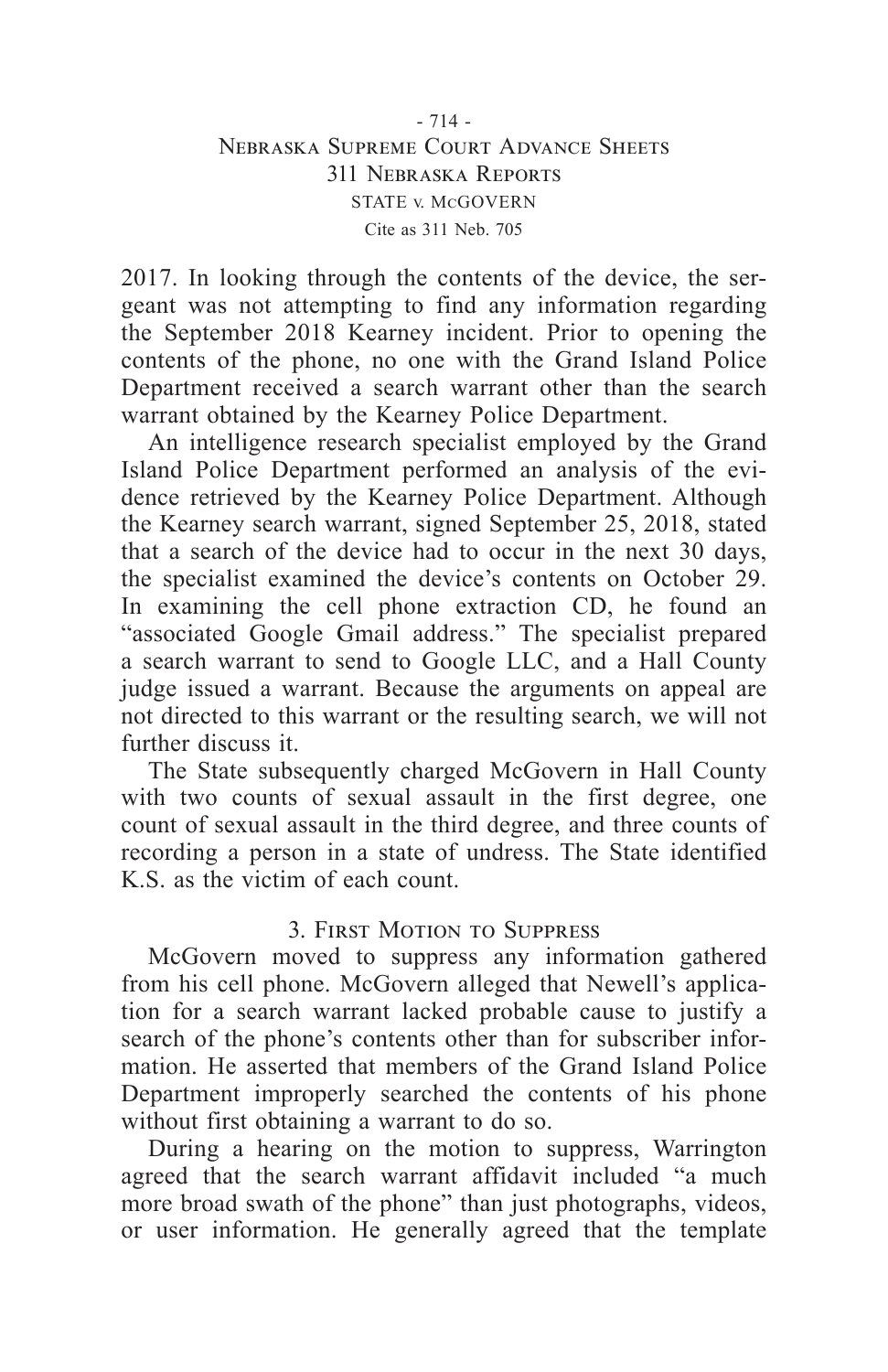### - 715 - Nebraska Supreme Court Advance Sheets 311 Nebraska Reports STATE v. McGOVERN Cite as 311 Neb. 705

listed "all of the different areas of a phone." Having performed the majority of cell phone searches in Kearney, Warrington testified that he uses a template when he prepares an affidavit seeking to search a cell phone and that typically, the only information that changes from case to case are the device information and the particular crime being investigated.

Warrington understood that he was looking for photographs or videos of the event occurring in Kearney on September 25, 2018. But he testified that he was also looking for data on the phone that may be consistent with the crime. Warrington explained that "the same unlawful intrusion could have been committed days before" and that "there could be search histories in regards to . . . how to conduct voyeurism."

Warrington testified that prior to opening a video, he would "look at the totality of all of the data." That included looking at the file name and metadata that may be available. Warrington testified that some files do not have metadata and that "the ultimate last thing to do is to examine the actual video itself and see if it matches anything that you are looking for." According to Warrington, there was "a possibility" that the file names of the relevant videos were time and date stamps. But Warrington explained that file names can easily be renamed, moved, or modified; thus, he "[did not] put a lot of credit necessarily into the exact file name." Warrington stated that he had to be able to look in all of the different locations within a phone, because of how movable the data is. For example, a video may be found in the video section, in the messaging section, or in a third-party application. And he testified that because videos could be edited, he had to watch them in their entirety to determine whether they were of the September 2018 event.

McGovern hired Shawn Kasal, a digital forensic analyst, to review the contents of the cell phone. Kasal was provided with a copy of the search warrant and affidavit and was granted access to the extraction of the phone conducted by Warrington.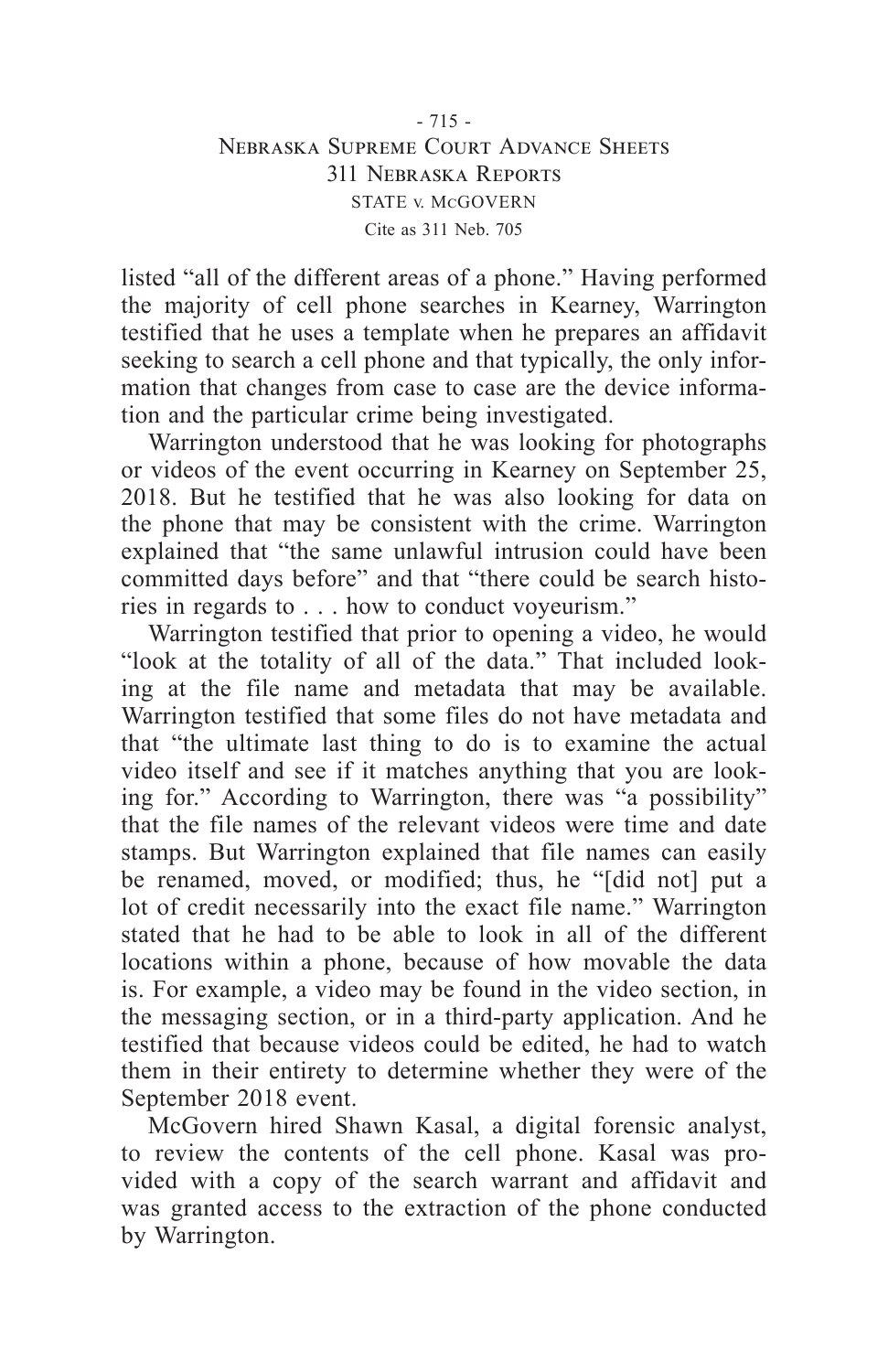Kasal opened the video folder on the software and "put it in table view." He explained that table view provides the most information about the contents and files, such as where a file may have been stored on the phone and its "modified or created time date stamp."

Focusing on videos in the video folder beginning with the titles "20171022," "20171028," and "20171111," Kasal was asked if—after looking at the files' titles, metadata, and thumbnails—he was able to rule them out as being videos of the September 25, 2018, incident. He answered, "By my understanding of the time dates ascribed to the videos in question, they were roughly 340 to 350 days previous to the issuance of the warrant."

Kasal testified that after watching the entirety of the videos, he determined that they did not match the description of the crime scene identified in the warrant. When asked if he was able to make that determination prior to watching the videos, Kasal answered that he "needed to watch the entire video to make sure that it had not been edited, spliced or otherwise modified to include any of that data."

In March 2020, the court considered McGovern's motion to suppress. The court acknowledged McGovern's argument that the warrant was overbroad and lacked particularity. It stated that the application and affidavit sought "to search a laundry list of cell phone functions and data" and that "[n]o particular effort was made by the officer to articulate what items of possible evidentiary value could be found in the call logs, address book, calendar and et cetera."

But the court turned its attention to McGovern's argument that law enforcement should have sought a second search warrant to recover evidence regarding the crime in Hall County. The court stated that

based upon the expert testimony presented, the officer in Kearney had every right to initially view all videos contained on the phone to ensure that the file dates and time stamps were accurate, however, once Officer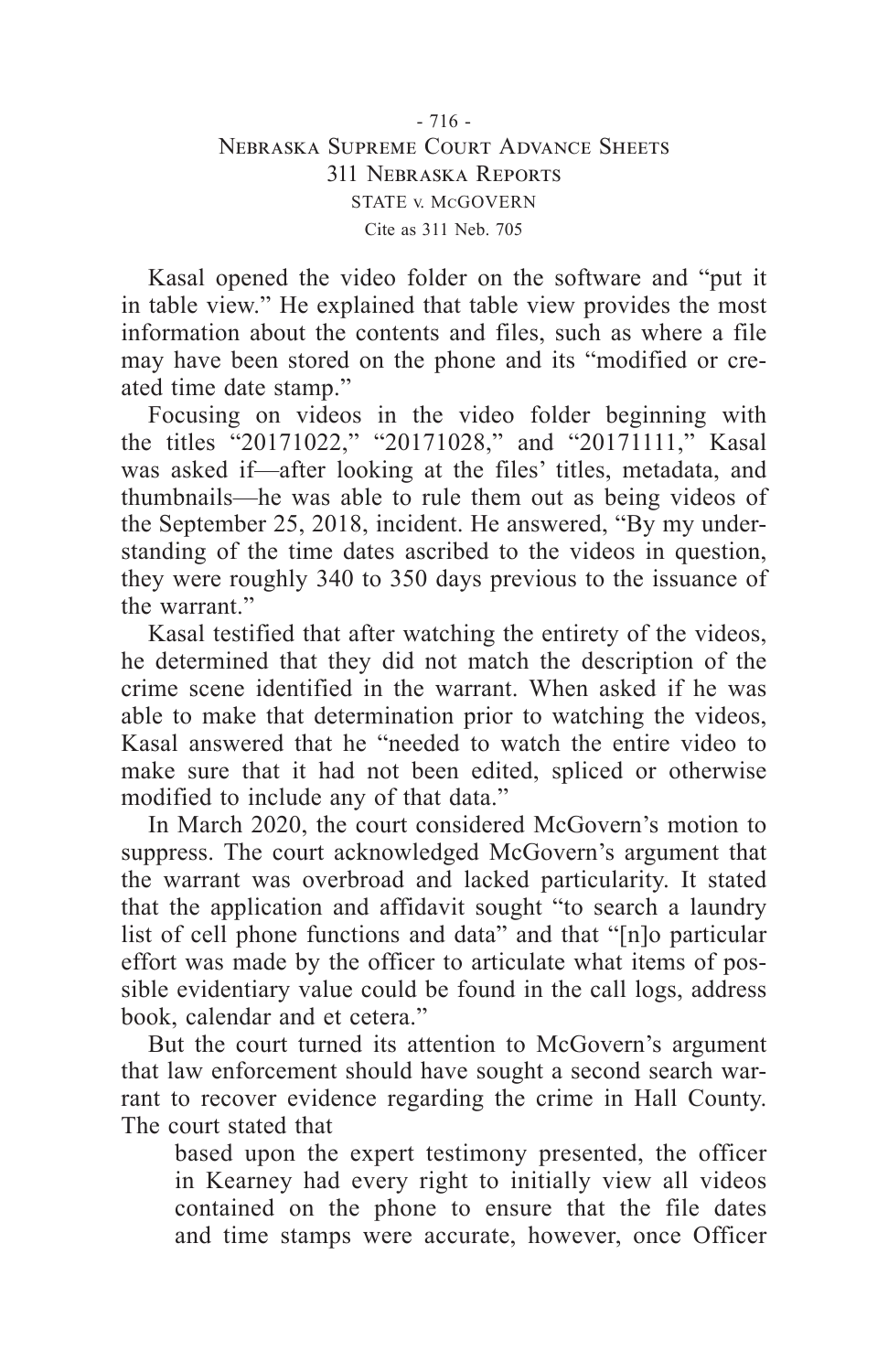## - 717 - Nebraska Supreme Court Advance Sheets 311 Nebraska Reports STATE v. McGOVERN Cite as 311 Neb. 705

Newell viewed evidence indicating there was evidence of a further crime in Hall County, Nebraska, a second search warrant should have been applied for outlining the types of evidence which would have been relevant for the Hall County case.

The court granted the motion and suppressed the evidence. The State did not appeal the suppression order.<sup>1</sup>

# 4. March 2020 Search Warrant

Later in March 2020, Warrington filed an affidavit in support of a search warrant. The affidavit discussed the discovery of the cell phone, the September 2018 search warrant, and the extraction and examination of the phone's data. Warrington's affidavit stated that during the 2018 examination, he observed "recent web history consistent with voyeurism and unlawful intrusion" and videos that were consistent with the crime of first degree sexual assault. Warrington stated that "further examination of the cellular phone would be necessary in determining further evidence of the crime of 1<sup>st</sup> Degree Sexual Assault, identity of the victim or victims, as well as the location and date of the offenses." Thus, he requested issuance of a search warrant for a cell phone belonging to McGovern and authorization for law enforcement to examine the phone for evidence relating to first degree sexual assault.

A Buffalo County Court judge issued a search warrant the same day. An officer extracted data from the cell phone, and Warrington examined the extraction sometime in April 2020. He did not find evidence different from what he discovered following the first extraction.

# 5. Second Motion to Suppress

McGovern thereafter filed a second motion to suppress. He sought to suppress all evidence from the search of the cell phone. During a hearing on the motion, Warrington

<sup>&</sup>lt;sup>1</sup> See Neb. Rev. Stat.  $\S$  29-824 et seq. (Reissue 2016).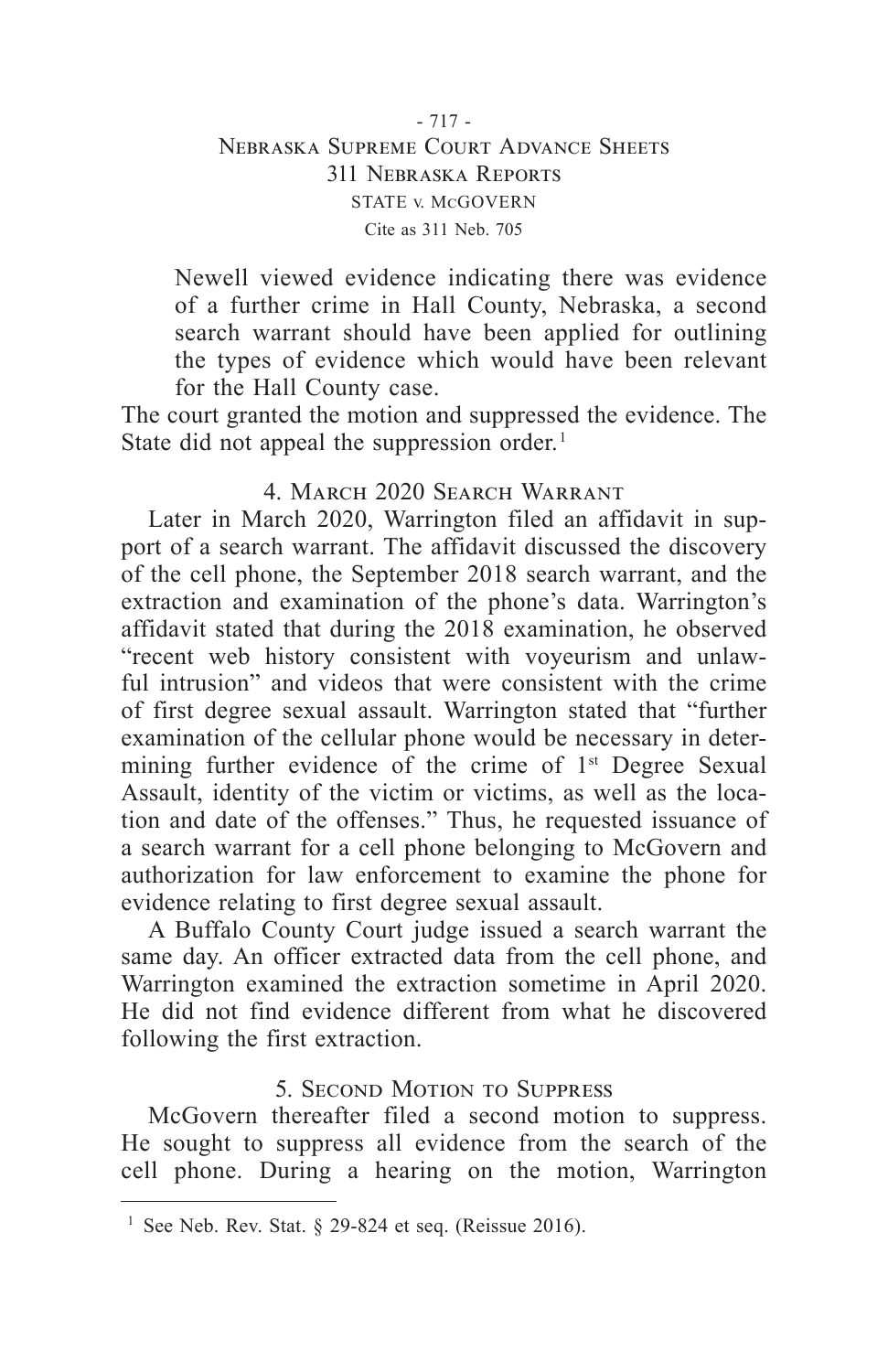### - 718 - Nebraska Supreme Court Advance Sheets 311 Nebraska Reports STATE v. McGOVERN Cite as 311 Neb. 705

testified that he was aware of the suppression order when he applied for the warrant in March 2020. In seeking the warrant, Warrington asked for legal authority to re-examine the device for additional evidence. He essentially wanted to look at the exact same data that he had looked at in 2018.

The district court overruled the motion to suppress. The court found that the initial review of all of the videos on McGovern's phone pursuant to the first search warrant was a lawful search and that "the videos were first seen in 'plain view.'" The court reasoned that "[b]ecause the lawful viewing showed evidence of another possible crime, law enforcement's second search under the second search warrant is not unlawful exploitation of a prior illegality . . . ."

## 6. Bench Trial

Prior to the start of trial, the State filed an amended information charging McGovern with sexual assault in the first degree, sexual assault in the third degree, and recording a person in a state of undress. Pursuant to McGovern's waiver of a jury trial, the court conducted a bench trial on the amended information.

At trial, McGovern renewed both of his motions to suppress. He objected to any evidence concerning the contents of the cell phone. He asserted that the September 2018 search warrant (1) was overbroad and lacked sufficient particularity, (2) lacked sufficient probable cause to search the device for photographs or videos, and (3) was exceeded in scope by law enforcement. As to the March 2020 search warrant, McGovern objected that it (1) was granted upon an affidavit that contained information gathered as a product of a prior unconstitutional search, (2) was used by law enforcement to reobtain information and evidence that had been previously discovered pursuant to an unconstitutional search and that had been suppressed by the court, and (3) was not the product of an independent source, inevitable discovery, attenuation, or other justification that would make the evidence properly admissible.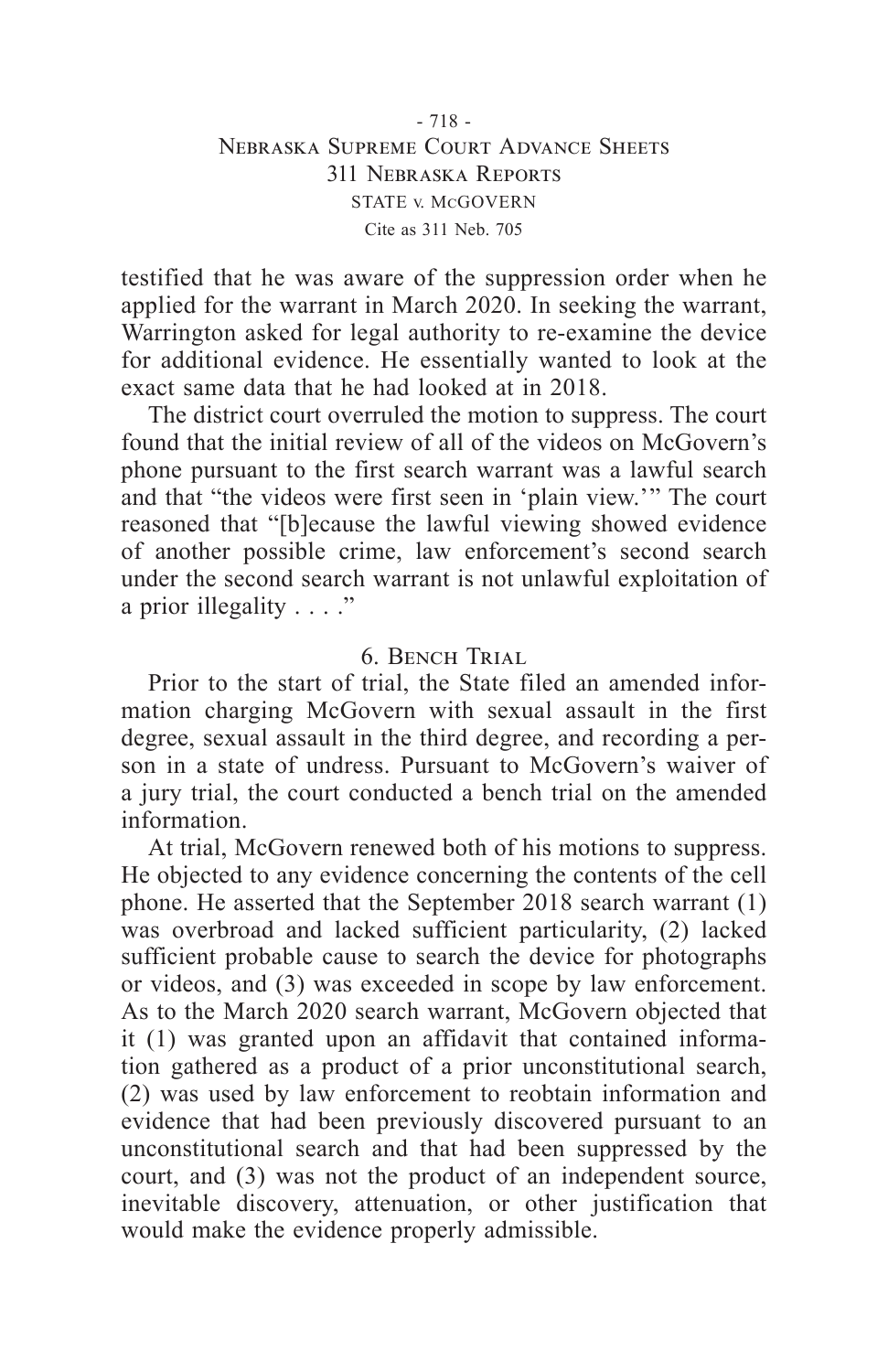## - 719 - Nebraska Supreme Court Advance Sheets 311 Nebraska Reports STATE v. McGOVERN Cite as 311 Neb. 705

The court overruled the objections but granted a continuing objection to preserve the concerns raised in the motions to suppress. The court stated that the central issue was whether the State could "cure the defects identified in the first search warrant by issuing a second search warrant or requesting getting a second search warrant" and that it would stand on its ruling that the State had the ability to cure.

The trial proceeded on exhibits received by the court. According to investigative reports, K.S. confirmed that she was the woman in videos found on McGovern's phone and that the videos were taken in Grand Island. She denied giving McGovern permission to take such intimate images of her. At least one video showed digital penetration while K.S. was in a state of unconsciousness. The court convicted McGovern of each count alleged in the amended information.

# 7. Sentencing

For the convictions for sexual assault in the third degree and for recording a person in a state of undress, the court imposed sentences of 1 year's imprisonment, to be served concurrently. As to the sexual assault in the first degree conviction, the court found that McGovern was a fit and proper candidate for probation and imposed a term of 60 months of Community-Based Intervention probation. It found that periodic confinement in the county jail as a condition of probation was necessary, "because a sentence of probation without a period of confinement would depreciate the seriousness of the offender's crime or promote disrespect for the law." Thus, the court ordered jail time of 90 days to be served consecutively to any other sentence imposed.

The State appealed, and McGovern filed a cross-appeal.

# III. ASSIGNMENTS OF ERROR

The State's appeal focuses only on sentencing. Because McGovern's cross-appeal addresses admissibility of cell phone evidence, we begin there.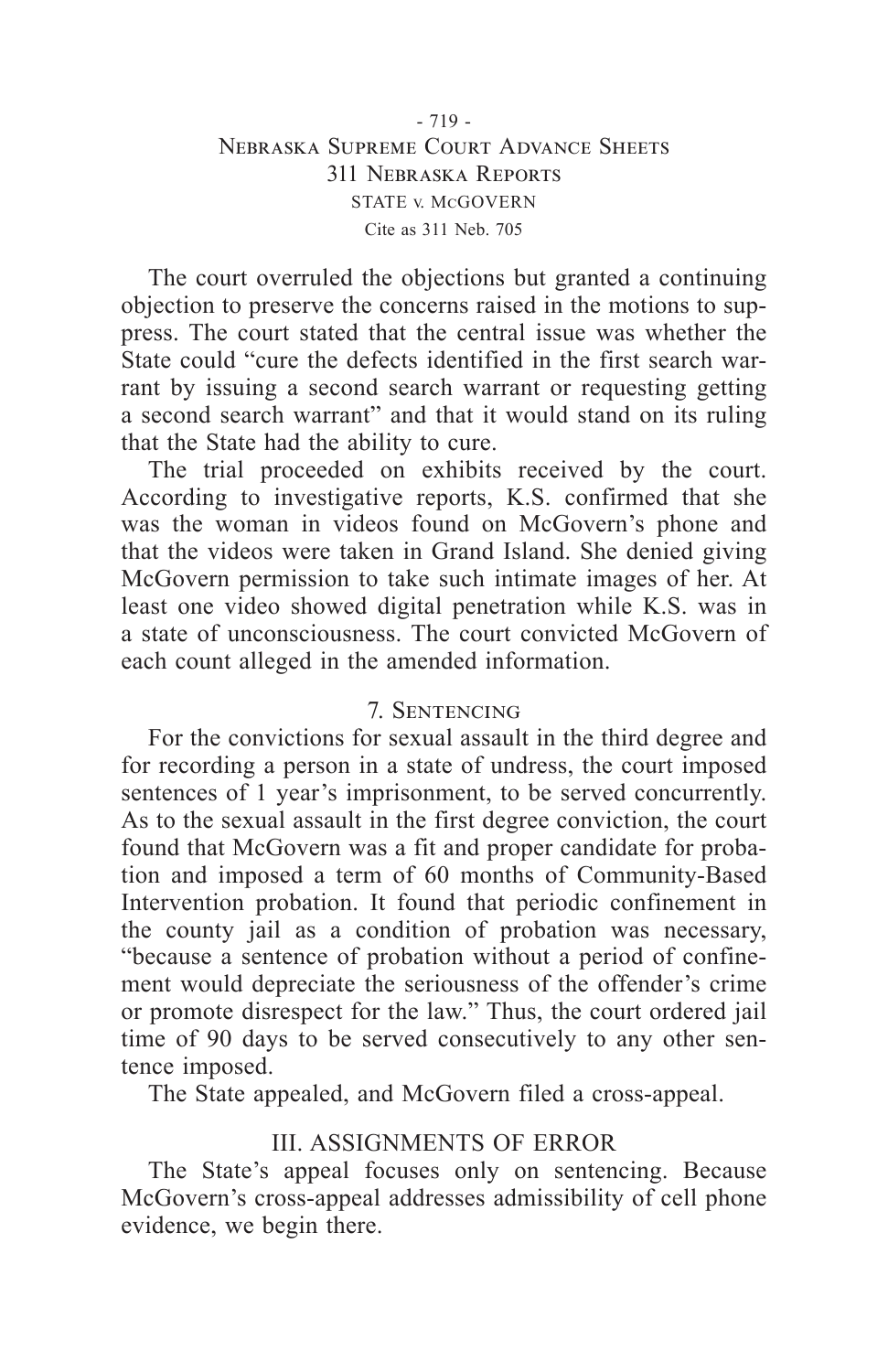## - 720 - Nebraska Supreme Court Advance Sheets 311 Nebraska Reports STATE v. McGOVERN Cite as 311 Neb. 705

First, McGovern assigns that the initial search warrant affidavit lacked the requisite showing of probable cause and that the warrant was not sufficiently particular.

Second, McGovern assigns that the court erred in overruling his second motion to suppress. This broad assignment has three prongs. First, he attacks the use of information gathered by means of the first warrant to support the second one. Next, he disputes the court's application of the "plain view" doctrine. Finally, he urges that no exclusionary rule exception—such as independent source, inevitable discovery, or attenuation—applies.

The State's appeal assigns that the court abused its discretion by imposing excessively lenient sentences. It focuses on the sentence to probation for first degree sexual assault.

# IV. STANDARD OF REVIEW

[1] In reviewing a trial court's ruling on a motion to suppress based on a claimed violation of the Fourth Amendment, an appellate court applies a two-part standard of review. Regarding historical facts, an appellate court reviews the trial court's findings for clear error, but whether those facts trigger or violate Fourth Amendment protections is a question of law that an appellate court reviews independently of the trial court's determination. 2

[2,3] Whether an appellate court is reviewing a sentence for its leniency or its excessiveness, a sentence imposed by a district court that is within the statutorily prescribed limits will not be disturbed on appeal unless there appears to be an abuse of the trial court's discretion. 3 An abuse of discretion occurs when a trial court's decision is based upon reasons that are untenable or unreasonable or if its action is clearly against justice or conscience, reason, and evidence.<sup>4</sup>

<sup>2</sup> *State v. Short*, 310 Neb. 81, 964 N.W.2d 272 (2021), *cert. denied* \_\_\_ U.S. \_\_\_, 142 S. Ct. 1155, 212 L. Ed. 2d 34 (2022).

<sup>3</sup> *State v. Gibson*, 302 Neb. 833, 925 N.W.2d 678 (2019).

<sup>4</sup> *Id.*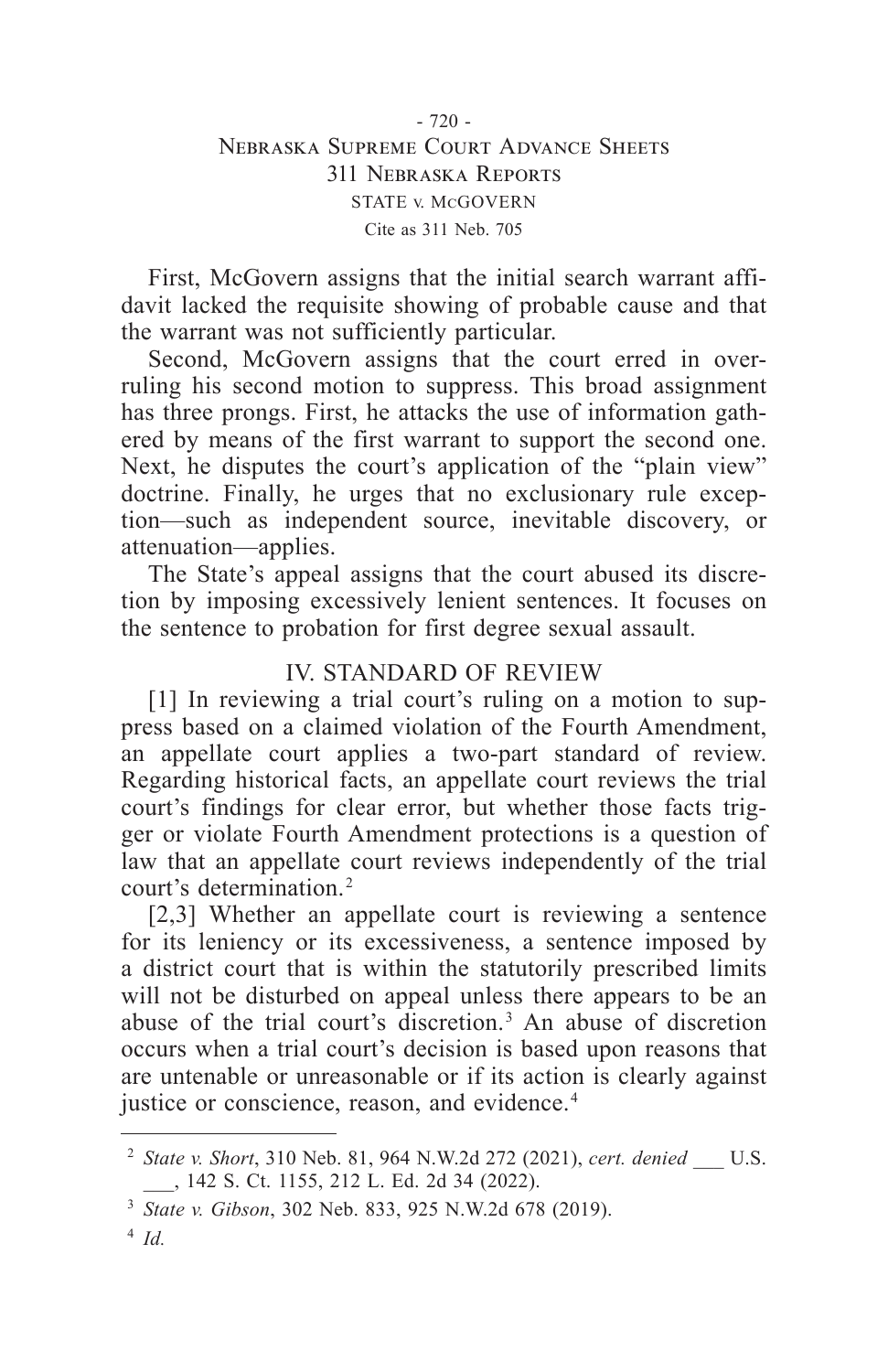## - 721 - Nebraska Supreme Court Advance Sheets 311 Nebraska Reports STATE v. McGOVERN Cite as 311 Neb. 705

## V. ANALYSIS

#### 1. Suppression

McGovern's assignments of error largely invoke well known Fourth Amendment principles. The State's response articulates two alternate theories of admissibility. In one, the State assumes that the first warrant was invalid but argues that the good faith exception applied. The other—which is more complex—begins with the proposition that the first warrant was at least partially valid and that portions of the challenged evidence were properly viewed. The State then argues that the properly viewed evidence supported issuance of the second warrant, which, the State asserts, was an independent source for the rest of the challenged evidence.

We will address the parties' specific arguments invoking familiar principles. But before doing so, we note the special challenges presented by searches of cell phones.

## (a) Cell Phone Searches

Cell phones are "minicomputers" with "immense storage capacity." 5 They "collect[] in one place many distinct types of information . . . that reveal much more in combination than any isolated record."<sup>6</sup> Further, "[a]lthough the data stored on a cell phone is distinguished from physical records by quantity alone, certain types of data are also qualitatively different." 7

Two approaches with respect to digital evidence searches have emerged.<sup>8</sup> One is to view a digital device, such as a cell phone, as a filing cabinet or form of a container and the data thereon as forms of documents. 9 The other calls for "a

<sup>5</sup> *Riley v. California*, 573 U.S. 373, 393, 134 S. Ct. 2473, 189 L. Ed. 2d 430 (2014).

<sup>6</sup> *Id.*, 573 U.S. at 394.

<sup>7</sup> *Id.*, 573 U.S. at 395.

<sup>8</sup> Thomas K. Clancy, The Fourth Amendment, Its History and Interpretation § 12.4.8 (3d ed. 2017).

<sup>9</sup> See *id*.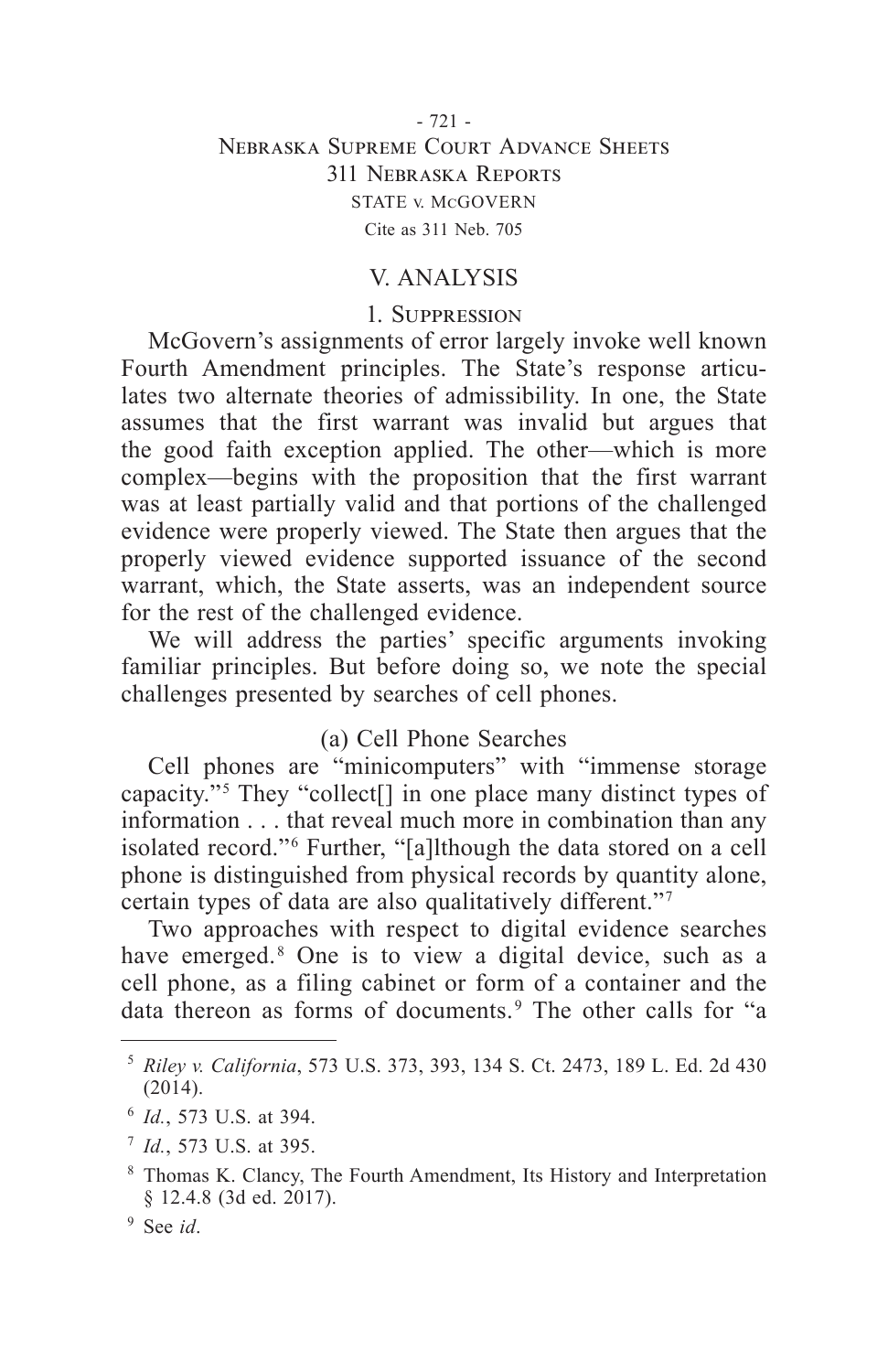## - 722 - Nebraska Supreme Court Advance Sheets 311 Nebraska Reports STATE v. McGOVERN Cite as 311 Neb. 705

'special approach,' requiring unique procedures and detailed justifications, including rejecting the container analogy." $10$ 

Under the filing cabinet or container approach, courts "look to traditional means to limit the scope of document searches, such as the nature of the criminal activity alleged or the nature of the objects sought." 11 But "a consequence of this view is the potential exposure of vast amounts of data for at least cursory examination if the object of the search could be in a digital format."<sup>12</sup>

A method of the special approach would be "use of the particularity requirement to mandate preauthorization: a search warrant seeking to seize [digital devices] must specify that it covers such items." 13 The search may need to be limited by taking actions such as "'observing file types and titles listed on the directory, doing a key word search for relevant terms, or reading portions of each file stored in the memory.'"<sup>14</sup>

[4,5] This court has not explicitly adopted either approach. We have declared that a warrant for the search of the contents of a cell phone must be sufficiently limited in scope to allow a search of only that content that is related to the probable cause that justifies the search. 15 What will constitute sufficient particularized information to support probable cause that a cell phone or cell phone information searched will contain evidence of a crime depends upon the nature and circumstances of the crime and what is sought in the warrant. 16

It can be generally recognized that cell phones tend to accompany their users everywhere, and thus, it may be

<sup>10</sup> *Id.* at 821.

<sup>11</sup> *Id.* at 818-19.

<sup>12</sup> *Id.* at 820-21.

<sup>13</sup> *Id.* at 821.

<sup>14</sup> *Id.* at 822.

<sup>15</sup> *State v. Short, supra* note 2.

<sup>16</sup> *Id.*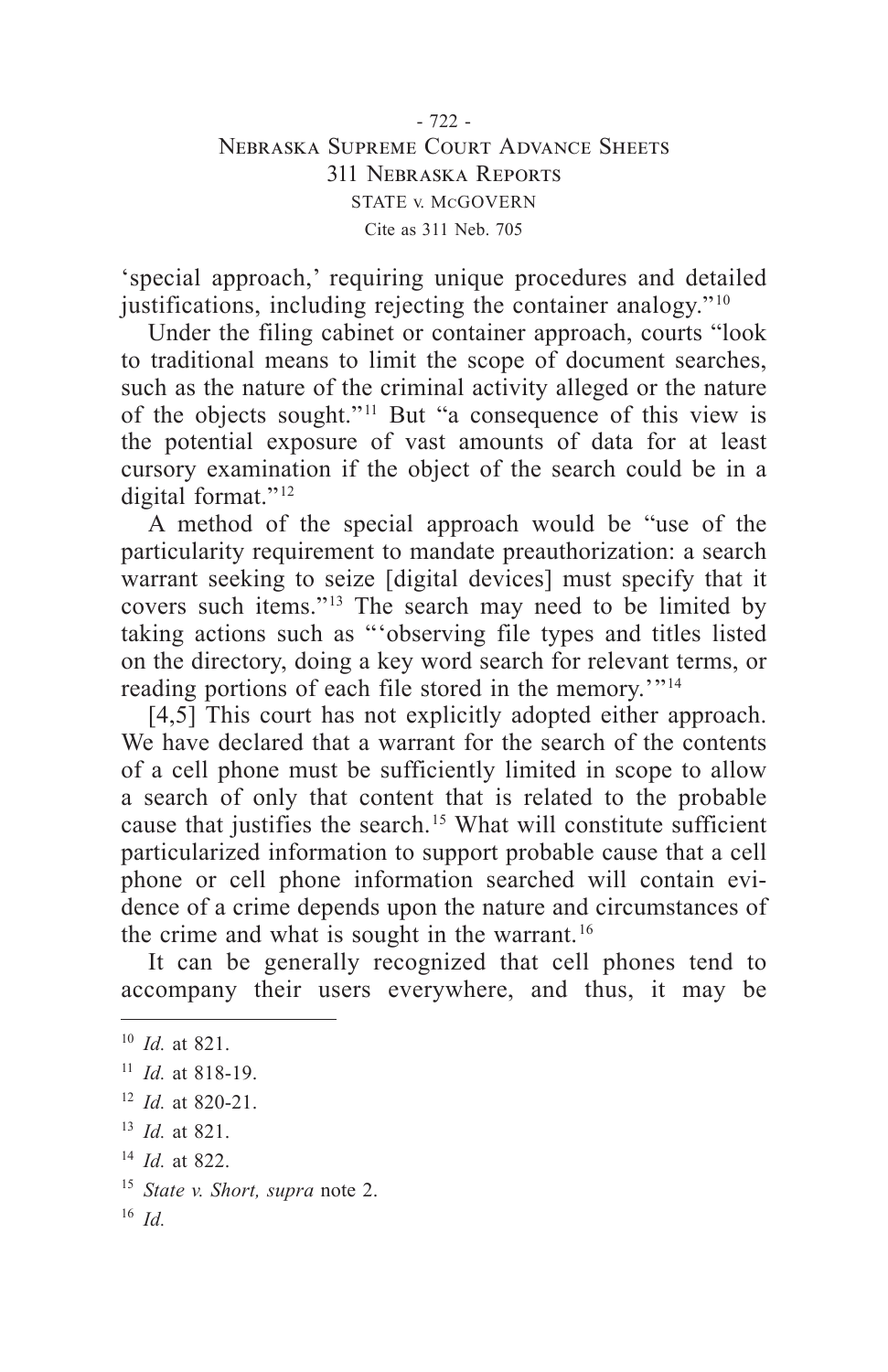## - 723 - Nebraska Supreme Court Advance Sheets 311 Nebraska Reports STATE v. McGOVERN Cite as 311 Neb. 705

inferred that a suspect's cell phone probably accompanied the suspect at the time of the crime. 17 But we have cautioned that law enforcement cannot rely solely on the general ubiquitous presence of cell phones in daily life, or an inference that friends or associates most often communicate by cell phone, as a substitute for particularized information to support probable cause that a specific device contains evidence of a crime. $18$ 

## (b) First Search Warrant

McGovern raises two main issues with respect to the initial search warrant. He claims that the warrant was not supported by probable cause and that it lacked sufficient specificity.

The text of the Fourth Amendment contains three requirements pertaining to the content of a warrant, but only two are contested here. It states that "no Warrants shall issue, but upon probable cause, supported by Oath or affirmation, and particularly describing the place to be searched, and the persons or things to be seized." 19 The requirements of probable cause and particularity—the two at issue—are analytically distinct, but closely related.<sup>20</sup>

# *(i) Probable Cause*

[6,7] A search warrant, to be valid, must be supported by an affidavit which establishes probable cause. 21 In reviewing the strength of an affidavit submitted as a basis for finding probable cause to issue a search warrant, an appellate court applies a totality of the circumstances test.<sup>22</sup> The question is whether, under the totality of the circumstances illustrated

<sup>17</sup> *Id.*

<sup>18</sup> See *id.*

<sup>&</sup>lt;sup>19</sup> U.S. Const. amend. IV. Accord Neb. Const. art. I, § 7.

<sup>20</sup> See *State v. Said*, 306 Neb. 314, 945 N.W.2d 152 (2020).

<sup>21</sup> *State v. Hidalgo*, 296 Neb. 912, 896 N.W.2d 148 (2017).

<sup>22</sup> *State v. Said, supra* note 20.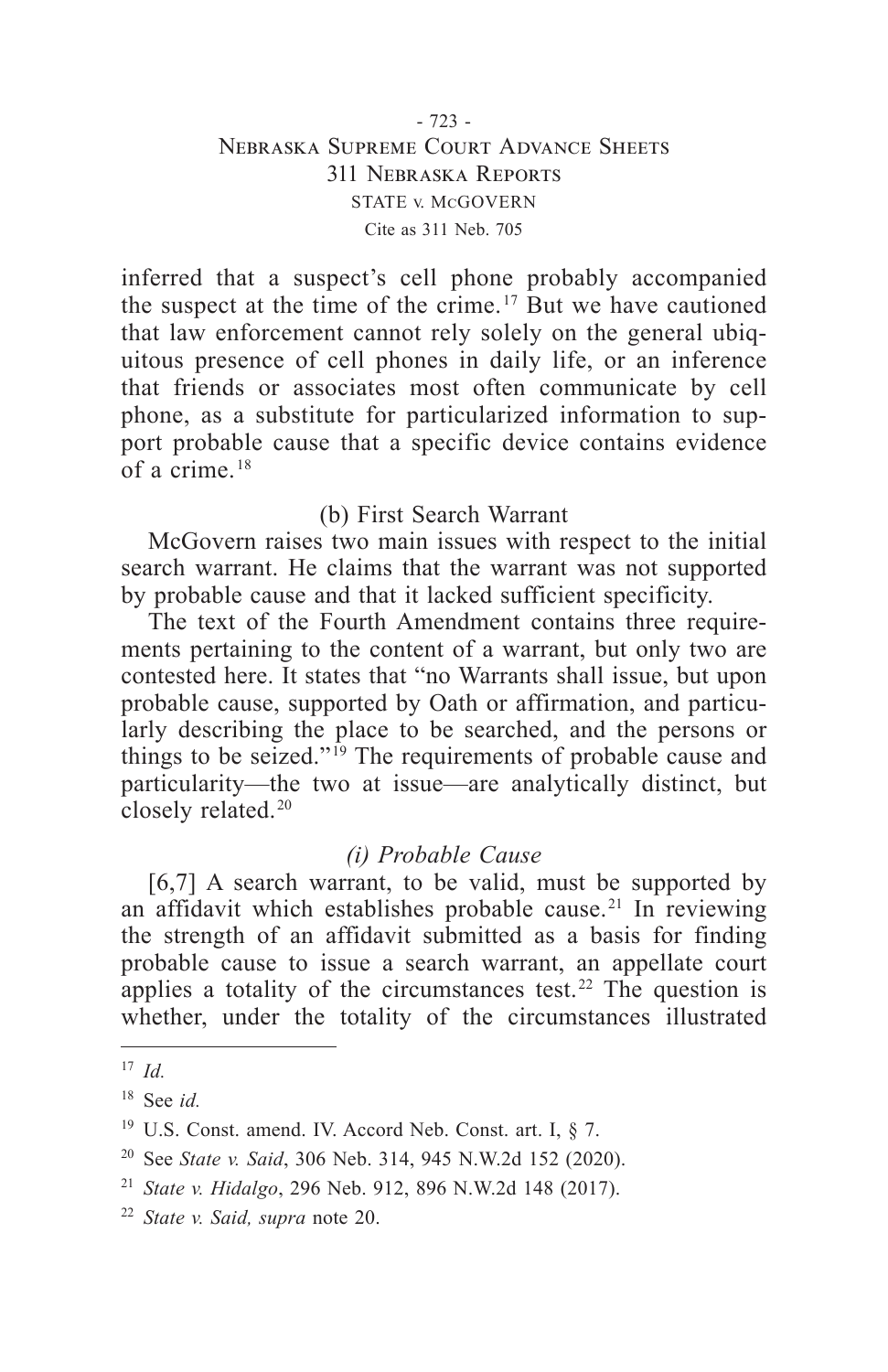## - 724 - Nebraska Supreme Court Advance Sheets 311 Nebraska Reports STATE v. McGOVERN Cite as 311 Neb. 705

by the affidavit, the issuing magistrate had a substantial basis for finding that the affidavit established probable cause. 23

[8,9] Probable cause sufficient to justify issuance of a search warrant means a fair probability that contraband or evidence of a crime will be found in the item to be searched. 24 In evaluating the sufficiency of an affidavit used to obtain a search warrant, an appellate court is restricted to consideration of the information and circumstances contained within the four corners of the affidavit, and evidence which emerges after the warrant is issued has no bearing on whether the warrant was validly issued.<sup>25</sup>

Regarding probable cause, McGovern makes a concession. He concedes that it existed to search the cell phone in order to determine its owner or user. Newell stated in the affidavit that the cell phone would "contain evidence of the subscriber of the cellular telephone account, who could be the suspect in the crime."

McGovern contends, however, that the warrant was unsupported by probable cause to search the phone for photographs and videos. We disagree.

[10] A warrant affidavit must always set forth particular facts and circumstances underlying the existence of probable cause, so as to allow the magistrate to make an independent evaluation of probable cause. 26 Here, the affidavit set forth that J.S. observed a man looking into the ground-level window to the bathroom of J.S.' apartment, where J.S.' girlfriend was preparing to shower. J.S. yelled; the man fled. Upon retracing the man's path of flight, J.S. found a cell phone "right where the suspect ran." Newell stated in the affidavit that he believed the cell phone "may contain evidence of the crime of Unlawful Intrusion, whereby the suspect

<sup>23</sup> *Id.*

<sup>24</sup> *State v. Short, supra* note 2.

<sup>25</sup> *State v. Said, supra* note 20.

<sup>26</sup> *State v. Short, supra* note 2.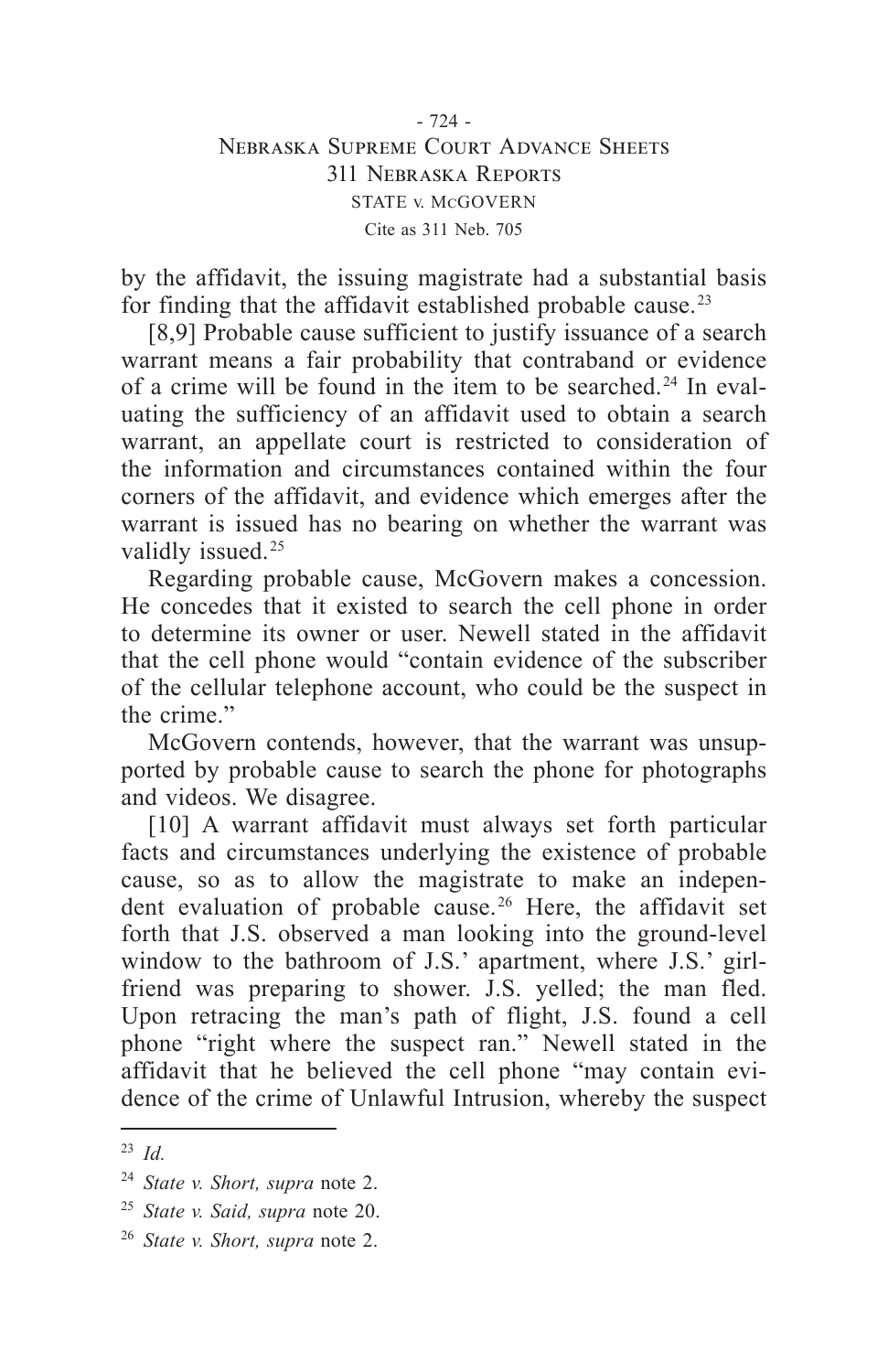viewed [J.S.' girlfriend] in a state of undress, and may have also captured photographs and or video of [her] in a state of undress."

[11] The nexus between the alleged crimes and the article to be searched does not need to be based on direct observation; it can be found in the type of crime, the nature of the evidence sought, and the normal inferences as to where such evidence may be found. 27 It is true that J.S. did not report seeing the suspect holding a phone as the suspect was "crouched down at the window with his head lowered," likely viewing J.S.' girlfriend in a state of undress.

[12] Probable cause may be based on commonsense conclusions about human behavior, and due weight should be given to inferences by law enforcement officers based on their experience and specialized training. 28 One reasonable inference is that a person seeking to surreptitiously view another in a state of undress may capture that viewing by video or photograph. Discovery of the cell phone on the suspect's path of flight gives rise to an inference that the phone was not secured on the suspect's person—that the suspect "had it out," in Newell's words—and that perhaps it was used as the suspect peered into the bathroom.

[13] "Probable cause 'is not a high bar."<sup>29</sup> A judge's determination of probable cause to issue a search warrant should be paid great deference by reviewing courts. 30 Under the totality of the circumstances, we conclude the issuing judge had a substantial basis for finding the affidavit established probable cause to search the phone for photographs or videos of the September 25, 2018, incident.

<sup>27</sup> *Id.*

<sup>28</sup> *Id.*

<sup>&</sup>lt;sup>29</sup> District of Columbia v. Wesby, U.S. , 138 S. Ct. 577, 586, 199 L. Ed. 2d 453 (2018).

<sup>30</sup> *State v. Short, supra* note 2.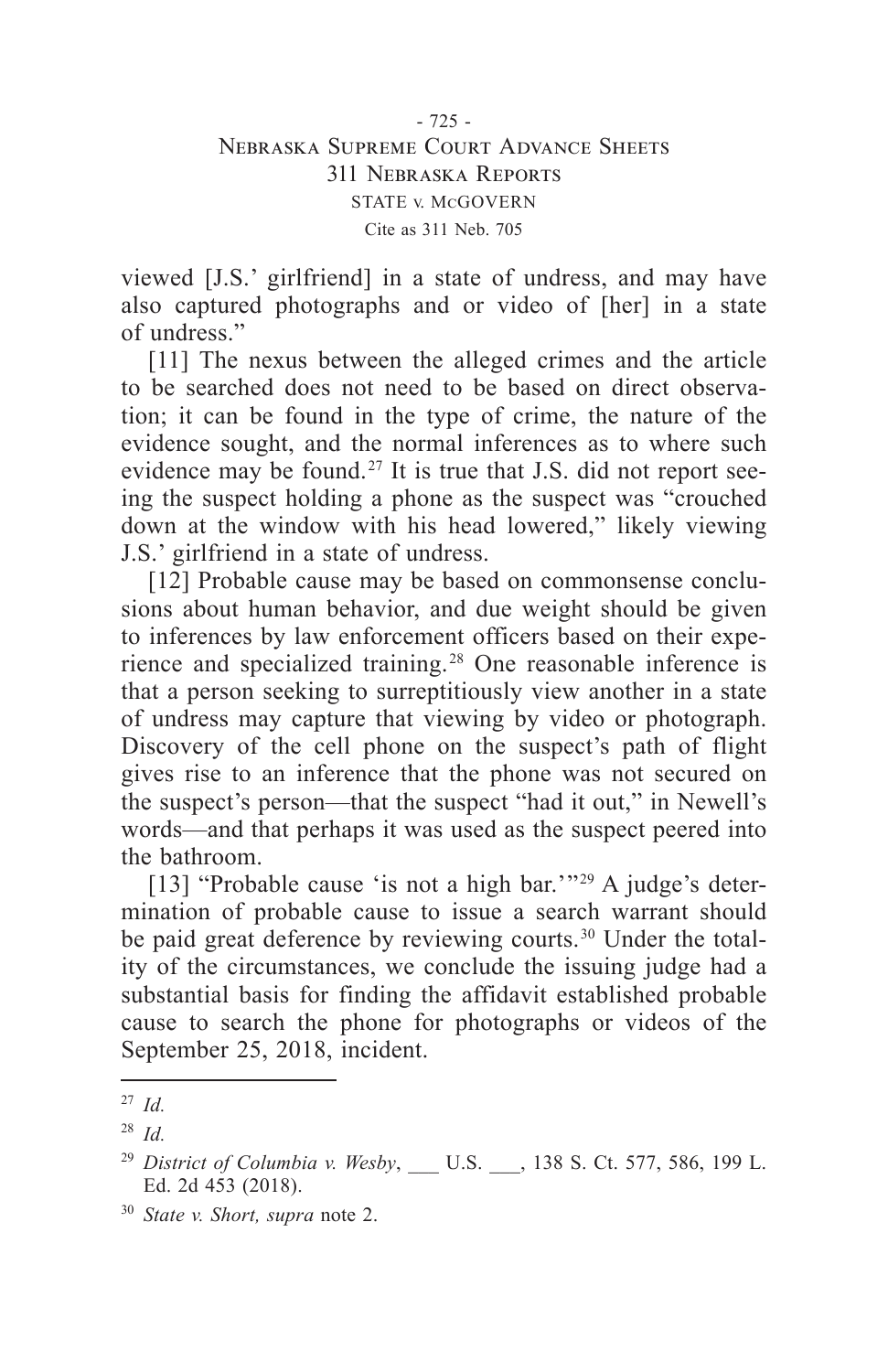### - 726 - Nebraska Supreme Court Advance Sheets 311 Nebraska Reports STATE v. McGOVERN Cite as 311 Neb. 705

### *(ii) Particularity and Breadth*

[14,15] To satisfy the particularity requirement of the Fourth Amendment, a warrant must be sufficiently definite to enable the searching officer to identify the property authorized to be seized. 31 The degree of specificity required in a warrant depends on the circumstances of the case and on the type of items involved. 32

McGovern challenges the first warrant's particularity and breadth. He quotes Ninth Circuit cases explaining that "'[p]articularity is the requirement that the warrant must clearly state what is sought'" while "'[b]readth deals with the requirement that the scope of the warrant be limited by the probable cause on which the warrant is based.'"<sup>33</sup>

McGovern first points out that the warrant authorized a search of every category of information that could be stored on a cell phone. But this circumstance does not necessarily lead to the conclusion that McGovern seeks.

[16] We have rejected arguments that an expansive list of areas to be searched encompassing practically the entirety of the data contained within a cell phone were insufficiently particular. 34 In doing so, we have recognized that officers cannot predict where evidence of a crime will be located in a cell phone or call records or in what format, such as texts, videos, photographs, emails, or applications.<sup>35</sup> And we have stated that there is no way for law enforcement to know where in the digital information associated with cell phones it will find evidence of the specified crime.<sup>36</sup> Consequently, we

<sup>31</sup> *Id.*

<sup>32</sup> *Id.*

<sup>33</sup> Brief for appellee on cross-appeal at 32, quoting *U.S. v. Hill*, 459 F.3d 966 (9th Cir. 2006), and *U.S. v. Towne*, 997 F.2d 537 (9th Cir. 1993).

<sup>34</sup> See, *State v. Short, supra* note 2; *State v. Goynes*, 303 Neb. 129, 927 N.W.2d 346 (2019).

<sup>35</sup> *State v. Short, supra* note 2.

<sup>36</sup> See *id.*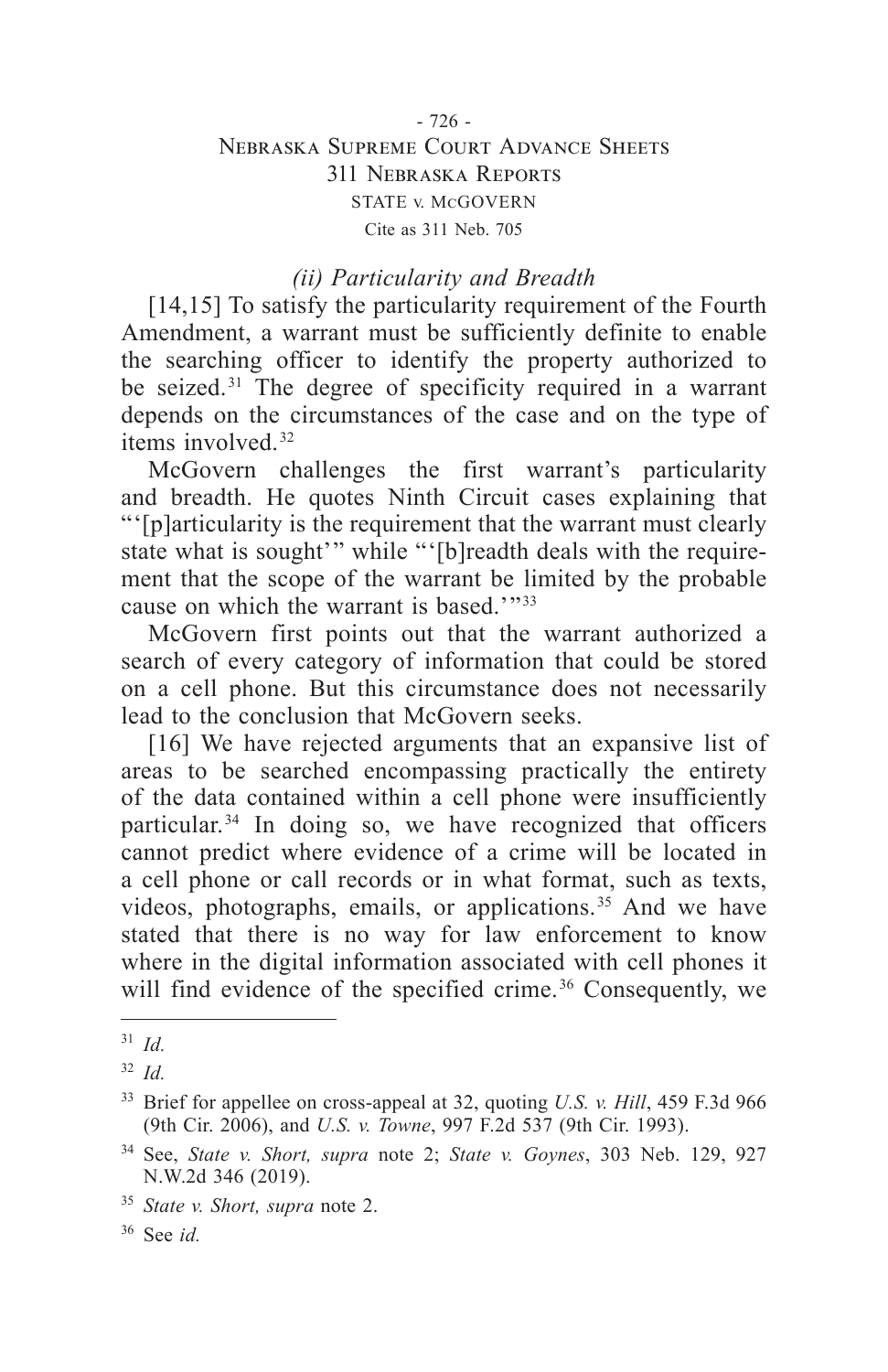recently stated that "a brief examination of all electronic data associated with a cell phone is usually necessary in order to find where the information to be seized is located, and such examination is reasonable under the Fourth Amendment."<sup>37</sup> Thus, McGovern's first argument regarding particularity lacks merit.

McGovern also challenges the warrant's lack of any temporal limitation on the scope of the search. The face of the warrant did not limit the search to any timeframe, even though the warrant was sought in response to an incident occurring on a known date and approximate time.

[17] But the warrant referred to an attached affidavit, and the supporting affidavit recounted that the incident occurred "on the morning of September 25, 2018 shortly prior to 0604 hours." An inadvertent defect in a search warrant may be cured by reference to the affidavit used to obtain the warrant if the affidavit is incorporated in the warrant or referred to in the warrant and the affidavit accompanies the warrant.<sup>38</sup> The affidavit and the warrant, read together, limited the scope of the search to a particular date.

[18] The most important constraint in preventing unconstitutional exploratory rummaging is that the warrant limit the search to evidence of a specific crime, ordinarily within a specific time period, rather than allowing a fishing expedition for all criminal activity. 39 Here, the warrant named a specific crime, the incorporated affidavit identified a time period, and both documents listed specific areas of the phone to be searched.

The nature of the crime—unlawful intrusion—limited the scope of the search; law enforcement officers knew they were to search for evidence regarding the device's owner or user along with such things as photographs and videos. The

<sup>37</sup> *Id.* at 139, 964 N.W.2d at 316.

<sup>38</sup> *State v. Stelly*, 304 Neb. 33, 932 N.W.2d 857 (2019).

<sup>39</sup> *State v. Short, supra* note 2.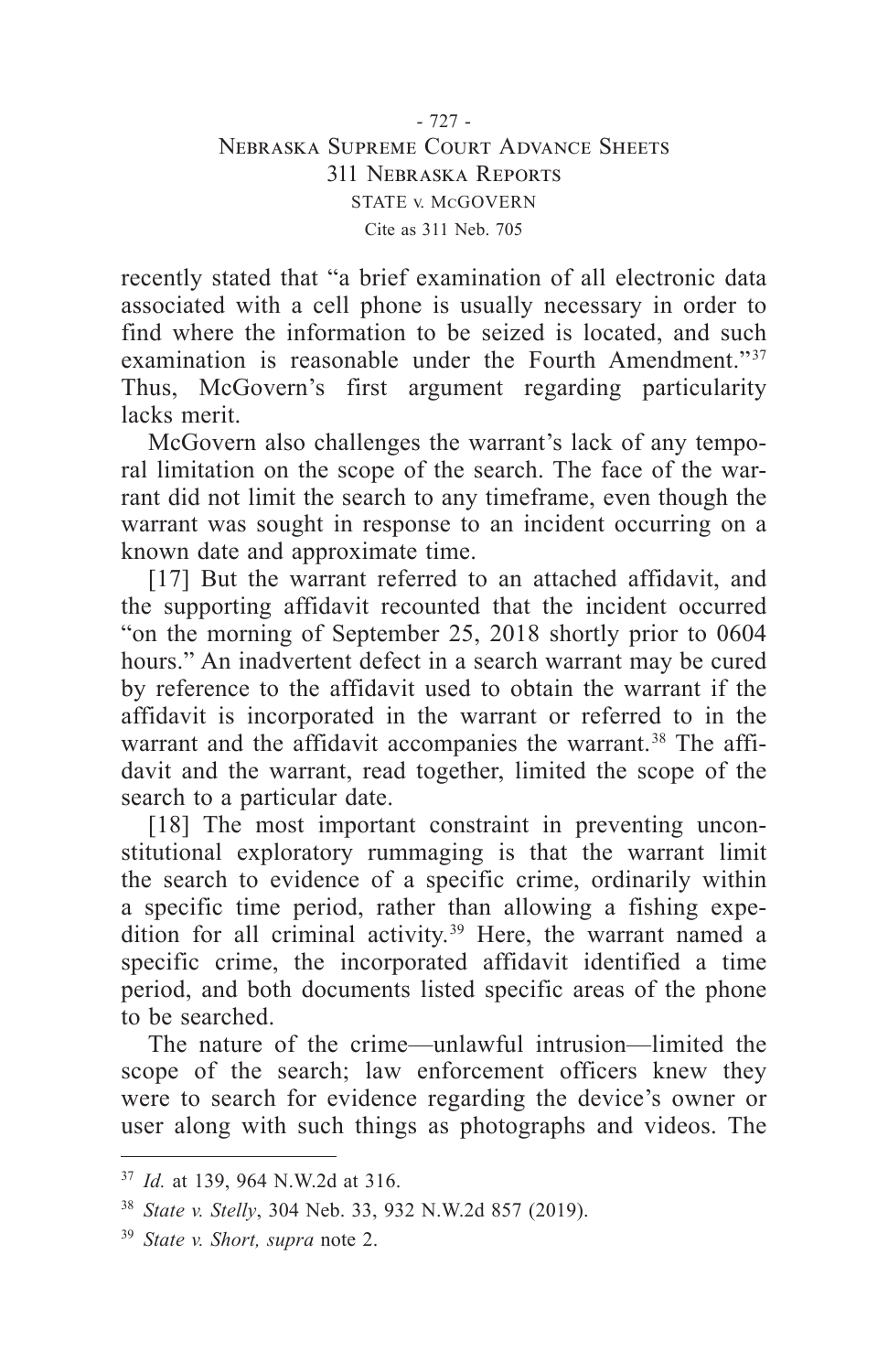## - 728 - Nebraska Supreme Court Advance Sheets 311 Nebraska Reports STATE v. McGOVERN Cite as 311 Neb. 705

warrant also listed specific areas to be searched within the cell phone, which were consistent with those described in the affidavit. We reject McGovern's argument that the first search warrant did not satisfy the particularity requirements of the Fourth Amendment.

## *(iii) Good Faith*

The State argues that even if the first warrant was invalid, a good faith exception applies. We first recall the rationale for the exclusionary rule and then turn to the application of good faith exception here.

#### a. Exclusionary Rule

[19] The Fourth Amendment does not expressly preclude the use of evidence obtained in violation of its commands. 40 Rather, the exclusionary rule operates as a judicially created remedy designed to safeguard Fourth Amendment rights generally through its deterrent effect.<sup>41</sup> The exclusionary rule is designed to deter police misconduct rather than to punish the errors of judges and magistrates. $42$  To trigger the exclusionary rule, police conduct must be sufficiently deliberate that exclusion can meaningfully deter such conduct and sufficiently culpable that such deterrence is worth the price paid by the justice system, as exclusion serves to deter deliberate, reckless, or grossly negligent conduct, or in some circumstances recurring or systemic negligence. 43

The exclusionary rule encompasses both the primary evidence obtained as a direct result of an illegal search or seizure and evidence later discovered and found to be derivative of an illegality, the so-called fruit of the poisonous tree. 44

<sup>40</sup> *State v. Kruse*, 303 Neb. 799, 931 N.W.2d 148 (2019).

<sup>41</sup> *Id.*

<sup>42</sup> See *id.*

<sup>43</sup> *State v. Short, supra* note 2.

<sup>44</sup> *Utah v. Strieff*, 579 U.S. 232, 136 S. Ct. 2056, 195 L. Ed. 2d 400 (2016).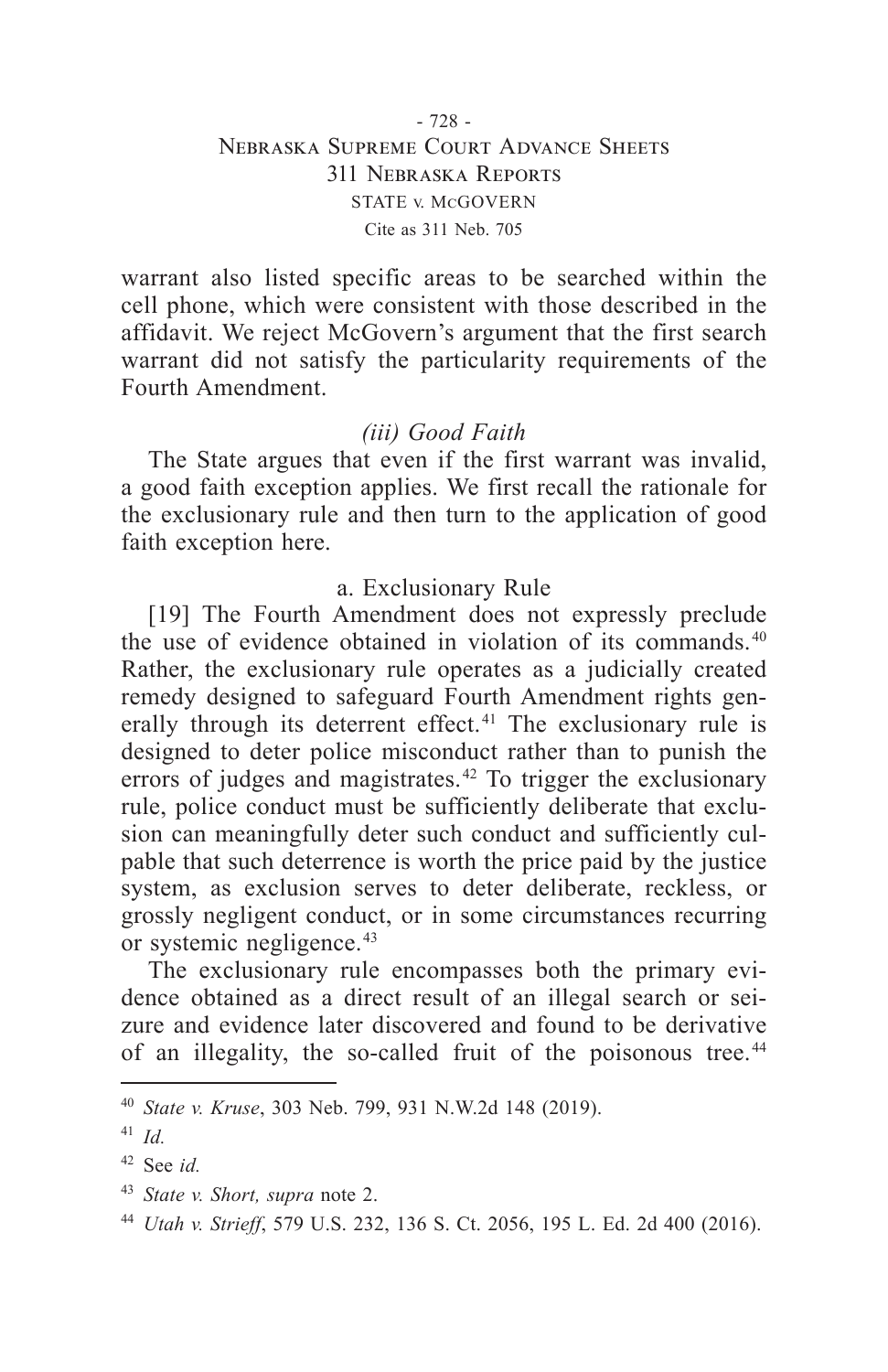In situations where the exclusion as a remedy would not deter law enforcement, several exceptions to the exclusionary rule have been recognized.<sup>45</sup> One is the exception for good faith upon which the State relies.

# b. Good Faith Exception Applied

[20,21] When a search warrant has been issued, the applicability of the good faith exception turns on whether the officers acted in objectively reasonable good faith in reliance on the warrant.<sup>46</sup> In assessing the good faith of an officer's conducting a search under a warrant, an appellate court must look to the totality of the circumstances surrounding the issuance of the warrant, including information not contained within the four corners of the affidavit. 47

[22] Under the good faith exception to the exclusionary rule, evidence may be suppressed if (1) the magistrate or judge in issuing a warrant was misled by information in an affidavit that the affiant knew was false or would have known was false except for his or her reckless disregard for the truth, (2) the issuing magistrate wholly abandoned his or her judicial role, (3) the warrant is based on an affidavit so lacking in indicia of probable cause as to render official belief in its existence entirely unreasonable, or (4) the warrant is so facially deficient that the executing officer cannot reasonably presume it to be valid.<sup>48</sup>

McGovern does not assert that the issuing judge was misled by information in the affidavit. The first ground for suppression does not apply.

<sup>45</sup> *State v. Jennings*, 305 Neb. 809, 942 N.W.2d 753 (2020), *cert. denied* \_\_\_ U.S.  $\qquad$ , 141 S. Ct. 432, 208 L. Ed. 2d 128.

<sup>46</sup> *State v. Kruse, supra* note 40.

<sup>47</sup> *Id.*

<sup>48</sup> *Id.*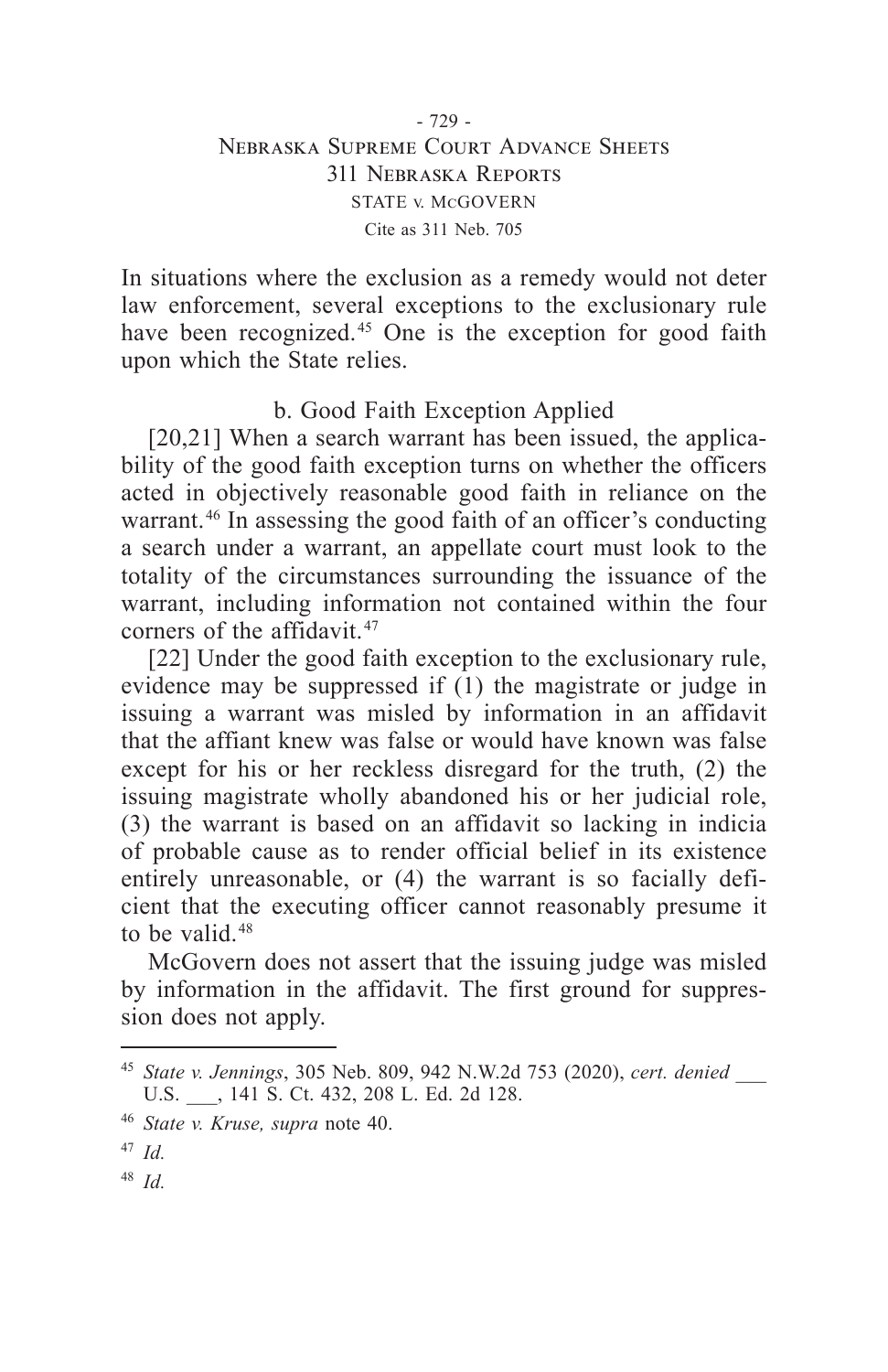## - 730 - Nebraska Supreme Court Advance Sheets 311 Nebraska Reports STATE v. McGOVERN Cite as 311 Neb. 705

Although McGovern argues that the issuing judge wholly abandoned his judicial role, we disagree. As we have already concluded, the affidavit provided probable cause to search the phone for photographs and videos relevant to the initial event. The second circumstance likewise does not apply.

The probable cause presented by the affidavit also defeats the third ground for suppression. This is particularly true in light of McGovern's concession.

McGovern argues that the fourth ground—facial deficiency precluding an executing officer from reasonably presuming the warrant's validity—applied "because law enforcement's over-reliance on templates had caused the situation to exist" 49 and "[l]aw enforcement could not reasonably presume the matching untailored template warrant, clearly overbroad in scope, was valid."<sup>50</sup> The State concedes that the "warrant could have been drafted better" but argues that the warrant "identified the offense being investigated, delineated the areas of the cell phone to be searched, and did not contain . . . catch-all language."<sup>51</sup> We are not persuaded that the fourth ground for suppression applies here.

# (c) Second Motion to Suppress

McGovern argues that the court erred in overruling his second motion to suppress for three reasons. His first reason requires little discussion. We discuss each in turn.

Before doing so, we recall specific factual findings of the district court. The court found that the Kearney Police Department received a search warrant to search the cell phone for evidence regarding unlawful intrusion and that during the course of the search, law enforcement officers discovered video evidence they believed tied McGovern to crimes in Hall County. Having reviewed these findings of fact for clear

<sup>&</sup>lt;sup>49</sup> Brief for appellee on cross-appeal at 40.

<sup>50</sup> *Id*. at 41.

<sup>&</sup>lt;sup>51</sup> Brief for appellant on cross-appeal at 19.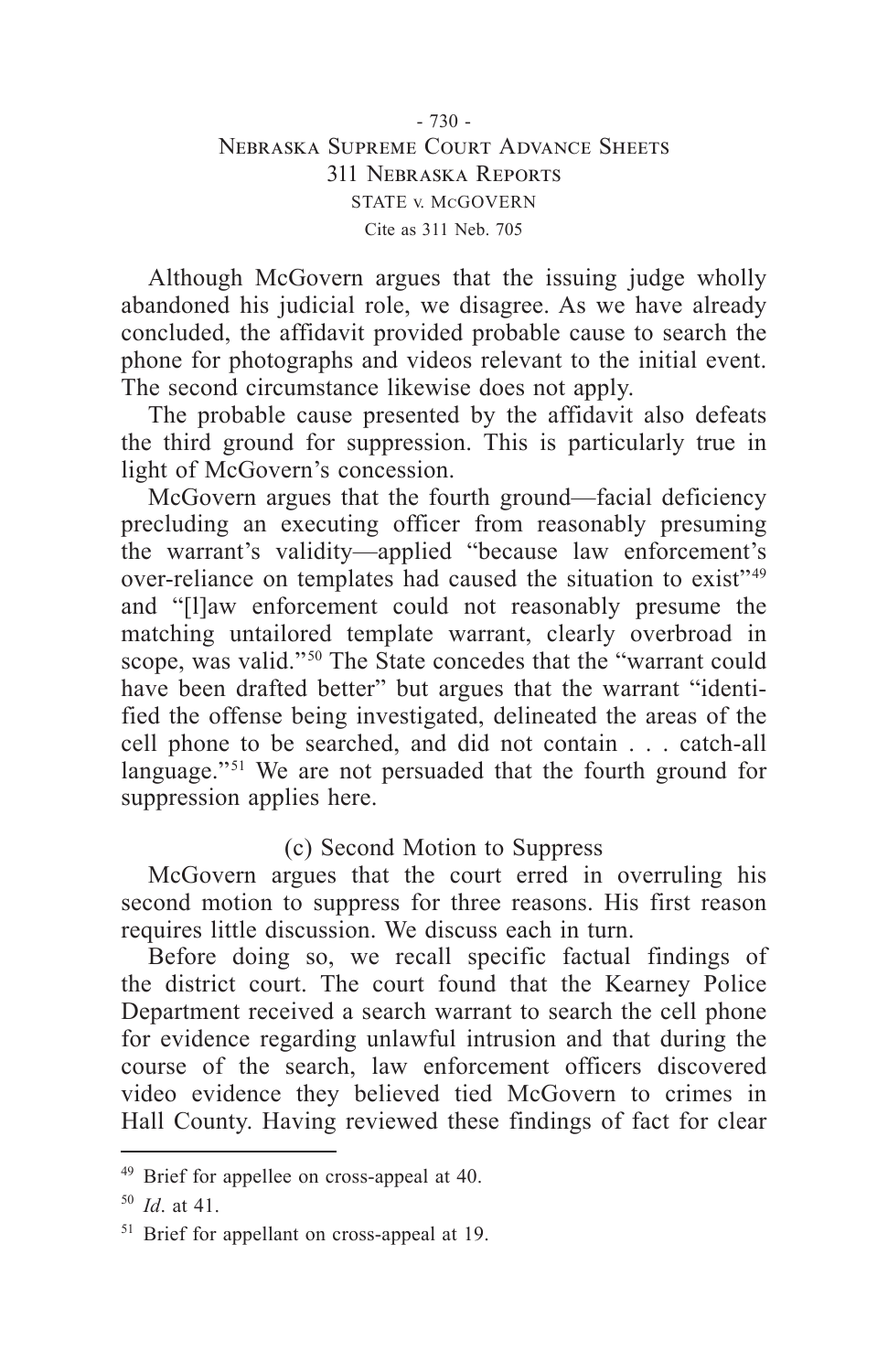## - 731 - Nebraska Supreme Court Advance Sheets 311 Nebraska Reports STATE v. McGOVERN Cite as 311 Neb. 705

error, we find none. With these facts in mind, we turn to whether they trigger or violate Fourth Amendment protections.

# *(i) Probable Cause and Particularity of First Warrant*

First, McGovern repeats his argument that the first search warrant was unsupported by probable cause and lacked particularly. Based on that argument, McGovern contends that all evidence flowing from the search should be excluded. Because we have already rejected McGovern's probable cause and particularity challenges to the first warrant, this argument fails.

# *(ii) Probable Cause for Second Warrant*

Second, McGovern argues that the probable cause forming the basis of the second warrant was gathered at a time law enforcement was outside the scope of the initial warrant and was not in plain view. The State makes a conclusory statement that the videos were in plain view; however, its principal argument is that the videos were within the scope of the warrant.

## a. Plain View

The district court found that the initial review of all of the videos on the phone was a lawful search under the initial search warrant and that the videos were first seen in plain view. The court reasoned that because the lawful viewing showed evidence of another possible crime, the later search under the second search warrant was not an unlawful exploitation of a prior illegality. This presents a question of law, which we review independently of the trial court's determination. 52

[23] It is well established that under certain circumstances, law enforcement may seize evidence in plain view without a warrant. 53 Under the plain view doctrine, if police officers are lawfully in a position from which they view an object,

<sup>52</sup> See *State v. Short, supra* note 2.

<sup>53</sup> *State v. Andera*, 307 Neb. 686, 950 N.W.2d 102 (2020).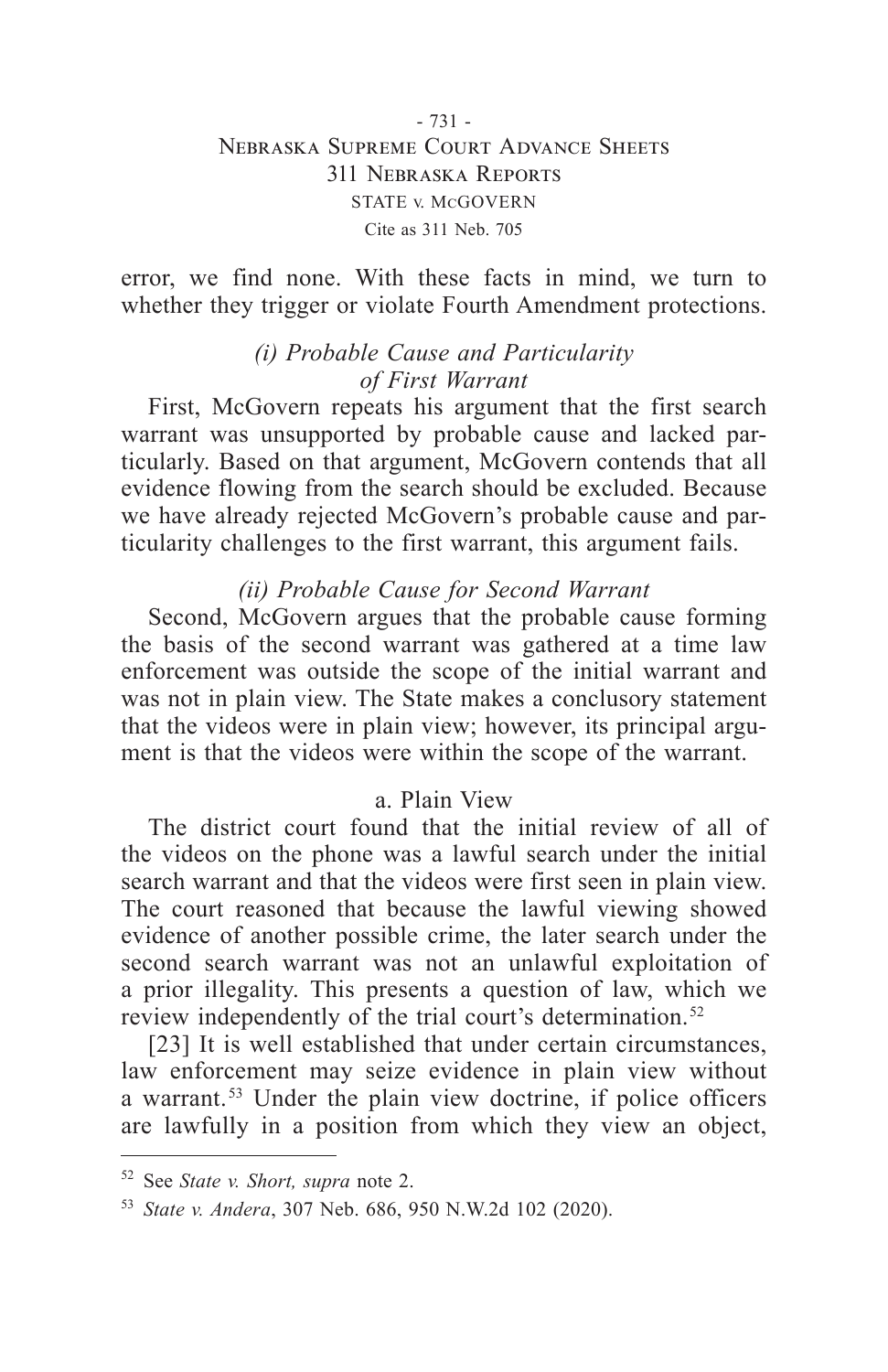### - 732 - Nebraska Supreme Court Advance Sheets 311 Nebraska Reports STATE v. McGOVERN Cite as 311 Neb. 705

if its incriminating character is immediately apparent, and if the officers have a lawful right of access to the object, they may seize it without a warrant. 54 When those circumstances are met, "'[t]he seizure of property in plain view involves no invasion of privacy and is presumptively reasonable, assuming that there is probable cause to associate the property with criminal activity.'" 55 But "the 'plain view' doctrine may not be used to extend a general exploratory search from one object to another until something incriminating at last emerges." 56

Here, the search warrant authorized law enforcement to search photographs and videos. Warrington testified—and McGovern's expert agreed—that it was necessary to watch the entirety of the videos to determine whether they matched the description of the September 2018 event. Warrington was lawfully in a position to view photographs and videos when he did so. Warrington testified that as he looked through the thumbnails in the video folder, he did not immediately notice a nonconsensual encounter. However, when he watched the actual video, it was immediately apparent to him that the woman was not conscious. Further, Warrington had probable cause to look through the images and videos for unlawful intrusion; thus, he had a lawful right of access to watch the videos in order to perceive whether they were relevant.

Whether the plain view doctrine should apply to digital information stored on a cell phone is a difficult question. In an electronic search of a cell phone, an unprecedented amount of personal information may come within the plain view of an investigator. 57 Such searches, like computer file

<sup>54</sup> *Minnesota v. Dickerson*, 508 U.S. 366, 113 S. Ct. 2130, 124 L. Ed. 2d 334 (1993). Accord *State v. Andera, supra* note 53.

<sup>55</sup> *Texas v. Brown*, 460 U.S. 730, 738, 103 S. Ct. 1535, 75 L. Ed. 2d 502 (1983).

<sup>56</sup> *Coolidge v. New Hampshire*, 403 U.S. 443, 466, 91 S. Ct. 2022, 29 L. Ed. 2d 564 (1971).

<sup>57</sup> See *State v. Bock*, 310 Or. App. 329, 485 P.3d 931 (2021).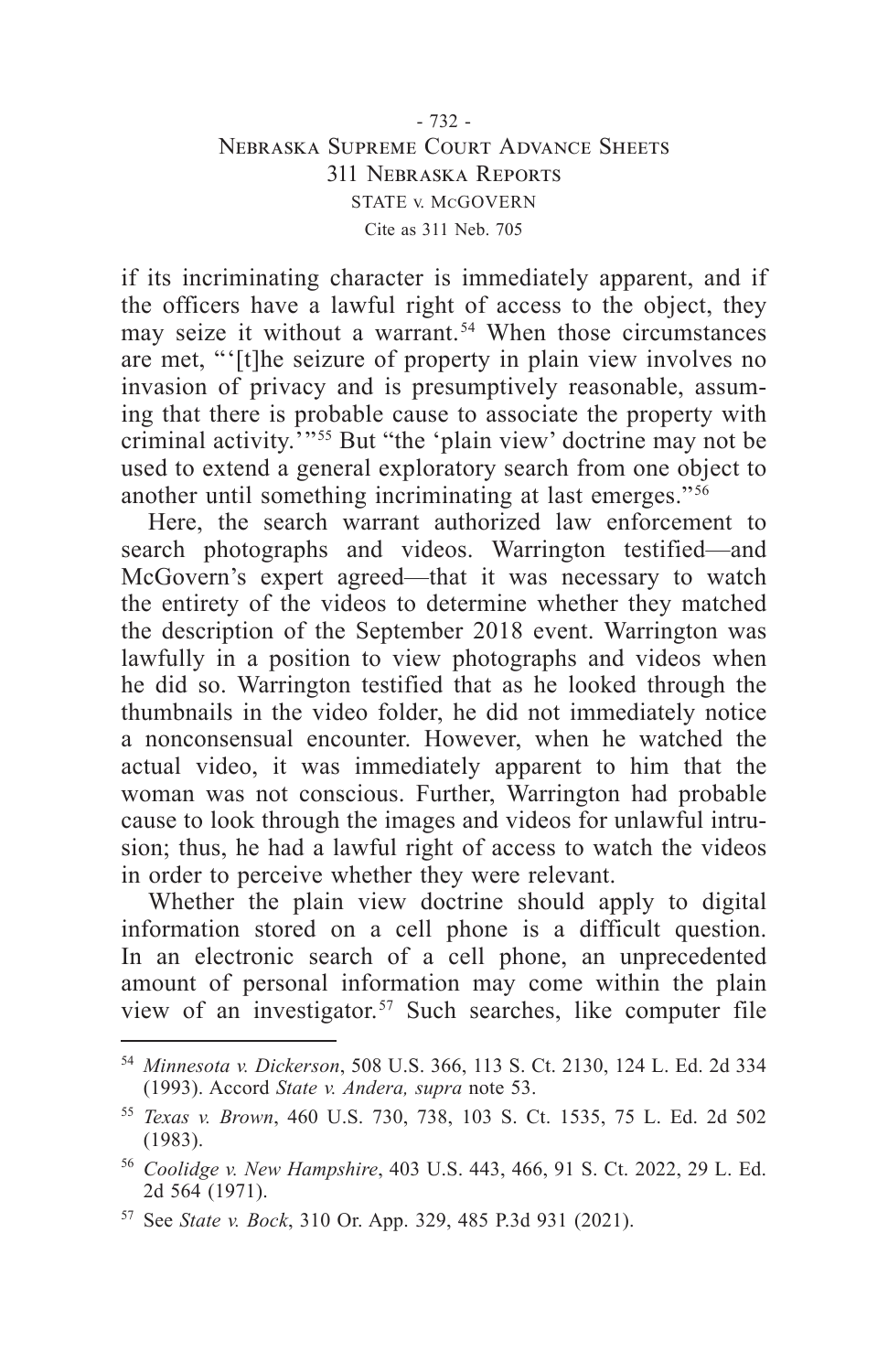## - 733 - Nebraska Supreme Court Advance Sheets 311 Nebraska Reports STATE v. McGOVERN Cite as 311 Neb. 705

searches, "present 'a heightened degree' of intermingling of relevant and irrelevant material." 58

A consequence of analogizing cell phones to filing cabinets or to containers is that "in any legitimate search that permits looking at digital data, potentially all data can be examined to ascertain what it is." 59 Recently, the Oregon Court of Appeals determined that the breadth of a cell phone search made the plain view doctrine inapplicable where state agents, searching for location data, examined each photograph on a cell phone. $\overline{60}$ A different approach, a commentator suggested, would be to impose a use restriction on nonresponsive data obtained pursuant to a warrant, i.e., government agents would be limited in what could be used based on what was actually described by the warrant.<sup>61</sup>

## b. Reasonableness

[24] But under the circumstances present here, we need not define the precise contours of the plain view doctrine with respect to electronic data on a cell phone. The ultimate touchstone of the Fourth Amendment is reasonableness. 62

Here, the initial search warrant authorized an examination of the phone for evidence relating to offenses of unlawful intrusion. Unlawful intrusion includes intruding upon another in a place of solitude or seclusion; it also encompasses photographing or filming the intimate area of another without his or her knowledge and consent.<sup>63</sup>

Given the offense identified, it was reasonable to search files containing images and to view videos to determine

<sup>58</sup> Clancy, *supra* note 8 at 818.

<sup>59</sup> *Id.* at 37.

<sup>60</sup> See *State v. Bock, supra* note 57.

<sup>61</sup> See Orin S. Kerr, *Executing Warrants for Digital Evidence: The Case for Use Restrictions on Nonresponsive Data*, 48 Tex. Tech L. Rev. 1 (2015).

<sup>62</sup> See *Riley v. California, supra* note 5.

<sup>63</sup> See Neb. Rev. Stat. § 28-311.08 (Reissue 2016 & Cum. Supp. 2020).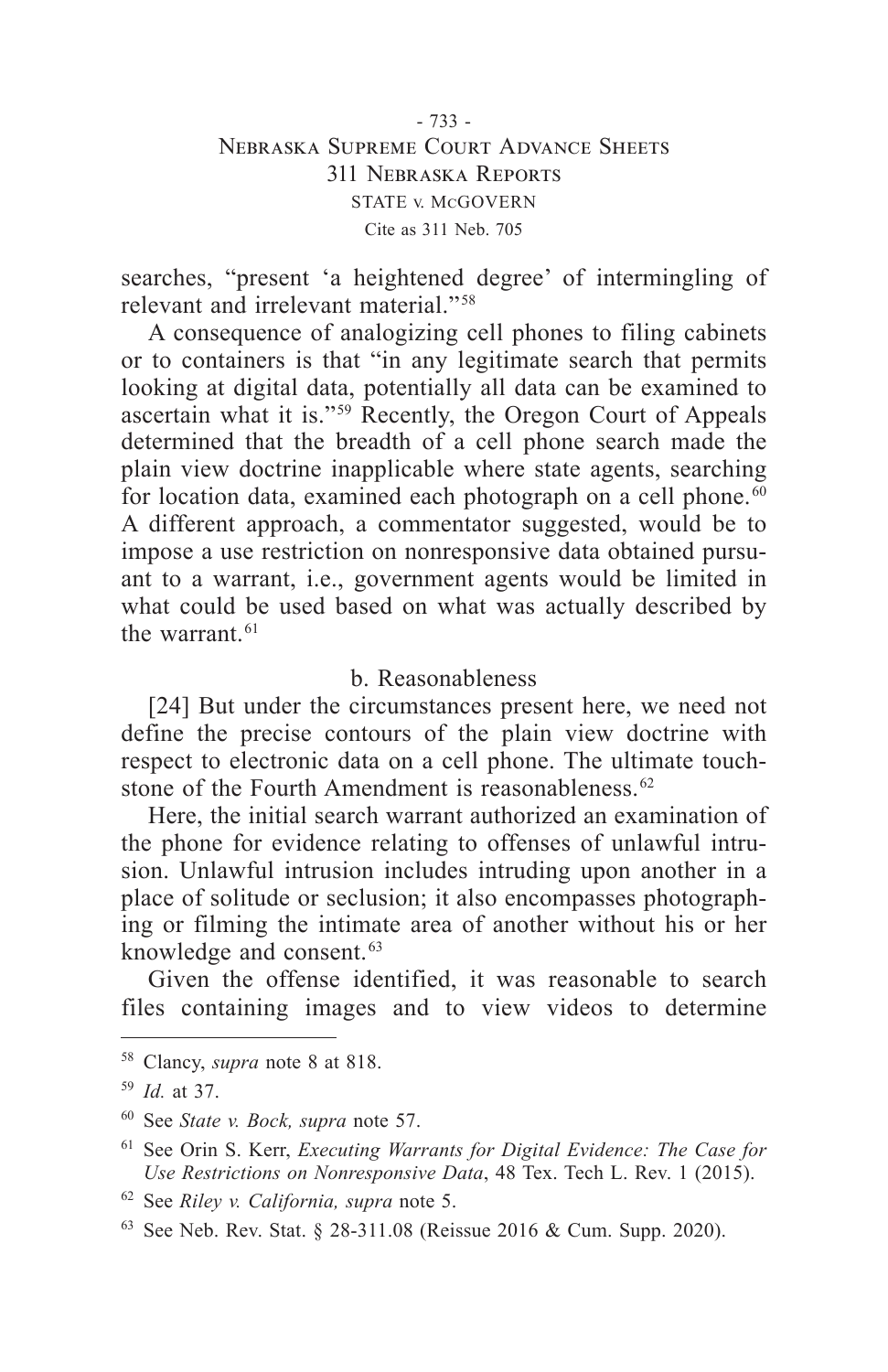## - 734 - Nebraska Supreme Court Advance Sheets 311 Nebraska Reports STATE v. McGOVERN Cite as 311 Neb. 705

whether they were responsive to the warrant. In doing so, law enforcement observed images showing a woman in a state of undress. Such images could be consistent with the crime and fall within the scope set forth on the face of the initial warrant. Further, the viewing of videos was a reasonable search within the scope of the warrant's authorization because discovery of the sexual assault—which was intertwined with filming the intimate area of another—occurred while the officer was searching for evidence of unlawful intrusion.

The evidence viewed was consistent with the crime identified in the search warrant. Here, the evidence uncovered fell within the scope of the search authorized by the warrant.

# *(iii) Independent Source*

Finally, McGovern asserts that the independent source doctrine did not support the second warrant. The State argues otherwise.

[25] Under the independent source doctrine, the challenged evidence is admissible if it came from a lawful source independent of the illegal conduct. 64 The U.S. Supreme Court explained the doctrine's rationale:

"'[T]he interest of society in deterring unlawful police conduct and the public interest in having juries receive all probative evidence of a crime are properly balanced by putting the police in the same, not a *worse,* position that they would have been in if no police error or misconduct had occurred. . . . When the challenged evidence has an independent source, exclusion of such evidence would put the police in a worse position than they would have been in absent any error or violation.'"<sup>65</sup>

<sup>64</sup> *State v. Oliveira-Coutinho*, 291 Neb. 294, 865 N.W.2d 740 (2015).

<sup>65</sup> *Murray v. United States*, 487 U.S. 533, 537, 108 S. Ct. 2529, 101 L. Ed. 2d 472 (1988), quoting *Nix v. Williams*, 467 U.S. 431, 104 S. Ct. 2501, 81 L. Ed. 2d 377 (1984).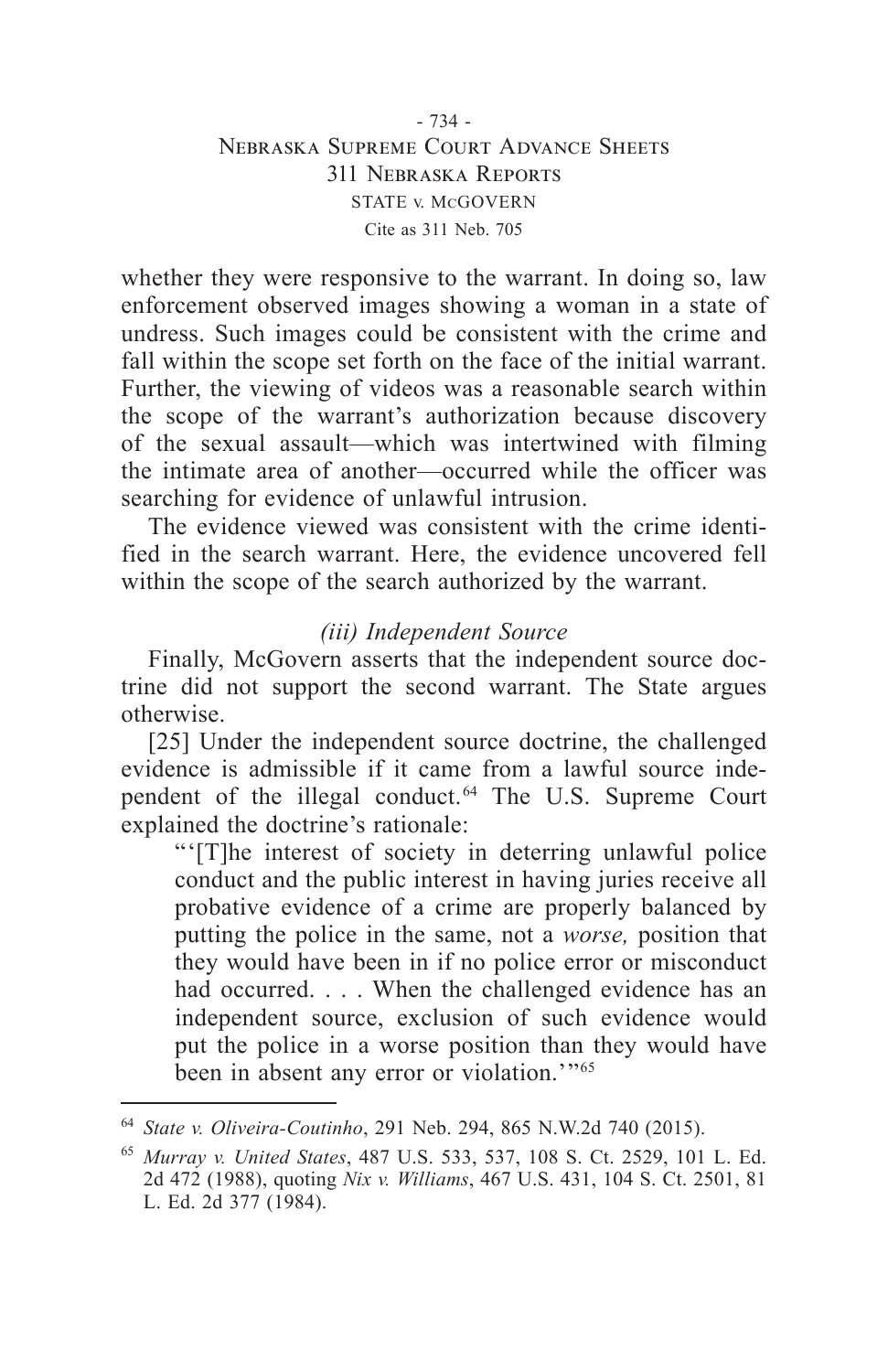## - 735 - Nebraska Supreme Court Advance Sheets 311 Nebraska Reports STATE v. McGOVERN Cite as 311 Neb. 705

To establish that the independent source doctrine applies to evidence seized pursuant to a warrant obtained after an unlawful entry to a home, the government must show both (1) that the decision to seek the warrant was independent of the unlawful entry—i.e., that police would have sought the warrant even if the initial entry had not occurred—and (2) that the information obtained through the unlawful entry did not affect the magistrate's decision to issue the warrant. 66

But the doctrine presupposes illegal police conduct.<sup>67</sup> And here, the State argues that "all of that evidence was properly viewed and thereafter seized; the videos pursuant to the plain view doctrine, and the incriminating search history pursuant to the first search warrant." 68 Above, we concluded that the viewing of the videos and photographs was reasonable and the evidence was within the scope of the first warrant. Thus, no illegal police conduct occurred and we need not rely upon the independent source doctrine.

Because the evidence of the sexual assault was properly viewed and provided support for the March 2020 search warrant, the court did not err in overruling McGovern's second motion to suppress evidence derived from the searches of his phone. We find no merit to McGovern's cross-appeal.

## 2. Sentencing

Turning to the State's appeal, it argues that the district court imposed an excessively lenient sentence. The court convicted McGovern of three crimes and imposed sentences within statutory limits. For the Class I misdemeanor<sup>69</sup>—punishable by a maximum of 1 year's imprisonment, \$1,000 fine, or both<sup> $70$ </sup>—the court imposed a sentence of 1 year's

<sup>66</sup> *U.S. v. Khabeer*, 410 F.3d 477 (8th Cir. 2005).

<sup>67</sup> See *Murray v. United States, supra* note 65.

<sup>68</sup> Brief for appellant on cross-appeal at 21.

<sup>69</sup> See Neb. Rev. Stat. § 28-320(3) (Reissue 2016).

<sup>&</sup>lt;sup>70</sup> See Neb. Rev. Stat. § 28-106(1) (Reissue 2016).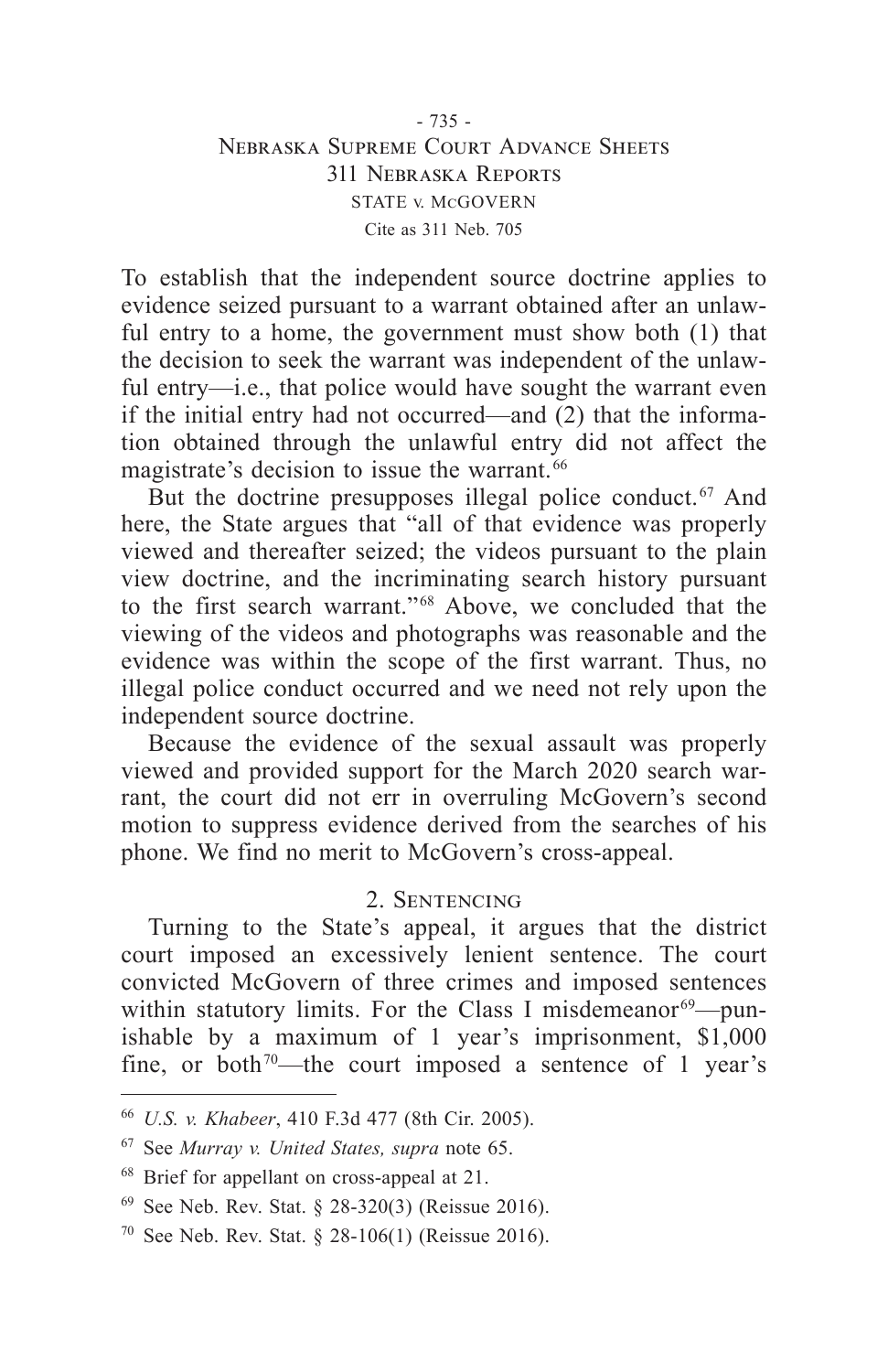## - 736 - Nebraska Supreme Court Advance Sheets 311 Nebraska Reports STATE v. McGOVERN Cite as 311 Neb. 705

imprisonment. For the Class IV felony<sup> $71$ </sup>—punishable by a maximum of 2 years' imprisonment and 12 months' postrelease supervision,  $$10,000$ , or both<sup>72</sup>—the court imposed a sentence of 1 year's imprisonment. It ordered the sentences for those two offenses to run concurrently. Then, for the Class II felony<sup> $73$ </sup>—punishable by 1 to 50 years' imprisonment,<sup> $74$ </sup> but with no mandatory minimum—the court imposed a sentence of probation. It is this sentence of probation that is the focus of the State's challenge.

Before turning to sentencing factors, we address two arguments made by the State. One concerns what the State views as an incongruity in the felony sentences imposed. The other is whether the sentences here must be viewed individually or may be viewed collectively.

## (a) Alleged Incongruity

The State highlights that for the court to have imposed imprisonment for the Class IV felony conviction, it had to have concluded that there were "substantial and compelling reasons"<sup>75</sup> to not impose probation. According to the State, it follows that those same reasons would also exist for the Class II felony.

A statute mandates that a sentence of probation be imposed for a Class IV felony unless a delineated exception applies. 76 The exceptions are: (a) the defendant is sentenced to imprisonment for any felony other than another Class IV felony, (b) the defendant has been deemed a habitual criminal, or (c) there are substantial and compelling reasons why the defendant

 $71$  See § 28-311.08(2).

<sup>72</sup> See Neb. Rev. Stat. § 28-105(1) (Cum. Supp. 2020).

<sup>73</sup> See Neb. Rev. Stat. § 28-319(2) (Reissue 2016).

<sup>74</sup> See § 28-105(1).

<sup>75</sup> Neb. Rev. Stat. § 29-2204.02(2)(c) (Reissue 2016).

<sup>76</sup> See *id.*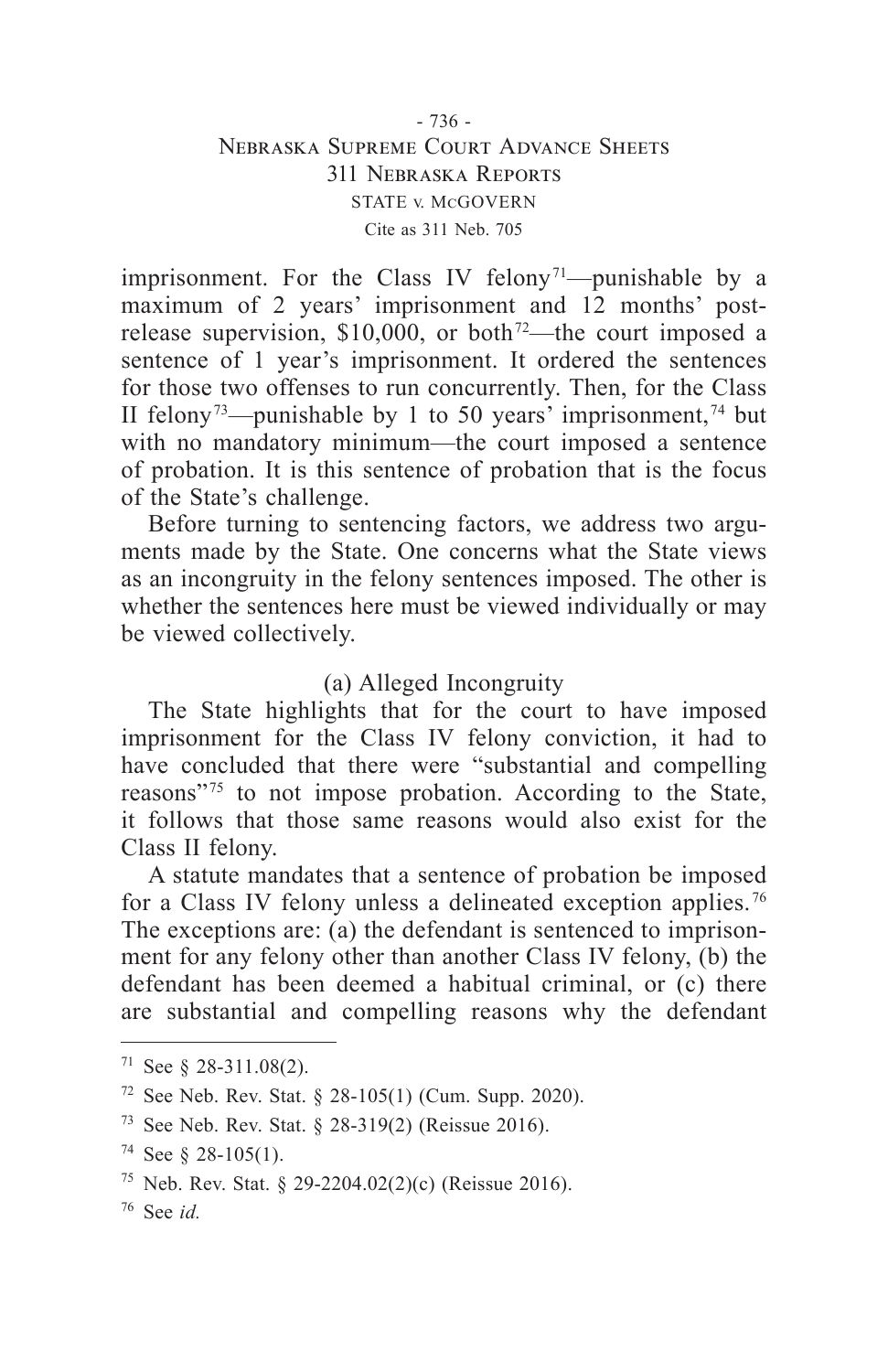cannot be effectively and safely supervised in the community.<sup> $77$ </sup> The last exception is the only one having potential application here.

Section 29-2204.02 was a new statute created by 2015 Neb. Laws, L.B. 605.<sup>78</sup> That comprehensive bill was "designed to slow Nebraska's prison population growth, ease prison overcrowding, contain corrections spending, and reinvest a portion of savings in strategies that can reduce recidivism and increase public safety."<sup>79</sup> The policies in the bill addressed three major challenges, one being that "overcrowded prisons house a large number of people convicted of nonviolent, lowlevel offenses."<sup>80</sup> To address such a challenge, the legislation employed a strategy to use probation for people convicted of low-level offenses.<sup>81</sup> Thus,  $\S$  29-2204.02 encompasses a policy decision by the Legislature favoring probationary sentences for Class IV felonies.

We have stated that "§ 29-2204.02(2) effectively adds a general limitation on a court's discretion in choosing between probation and incarceration with respect to a Class IV felony, because it requires a court to impose a sentence of probation for a Class IV felony unless certain specified exceptions are present."<sup>82</sup> In light of the legislative intent behind § 29-2204.02, we cannot say that findings required under this statute apply to sentencing decisions pertaining to higher-level offenses. As recognized in a concurrence, "[T]he determination with regard to a Class IV felony under

<sup>77</sup> See *id.*

<sup>78</sup> See *State v. Benavides*, 294 Neb. 902, 884 N.W.2d 923 (2016).

<sup>79</sup> Introducer's Statement of Intent, L.B. 605, Judiciary Committee, 104th Leg., 1st Sess. (Feb. 20, 2015).

<sup>80</sup> *Id.*

<sup>81</sup> *Id.*

<sup>82</sup> *State v. Baxter*, 295 Neb. 496, 504, 888 N.W.2d 726, 733 (2017).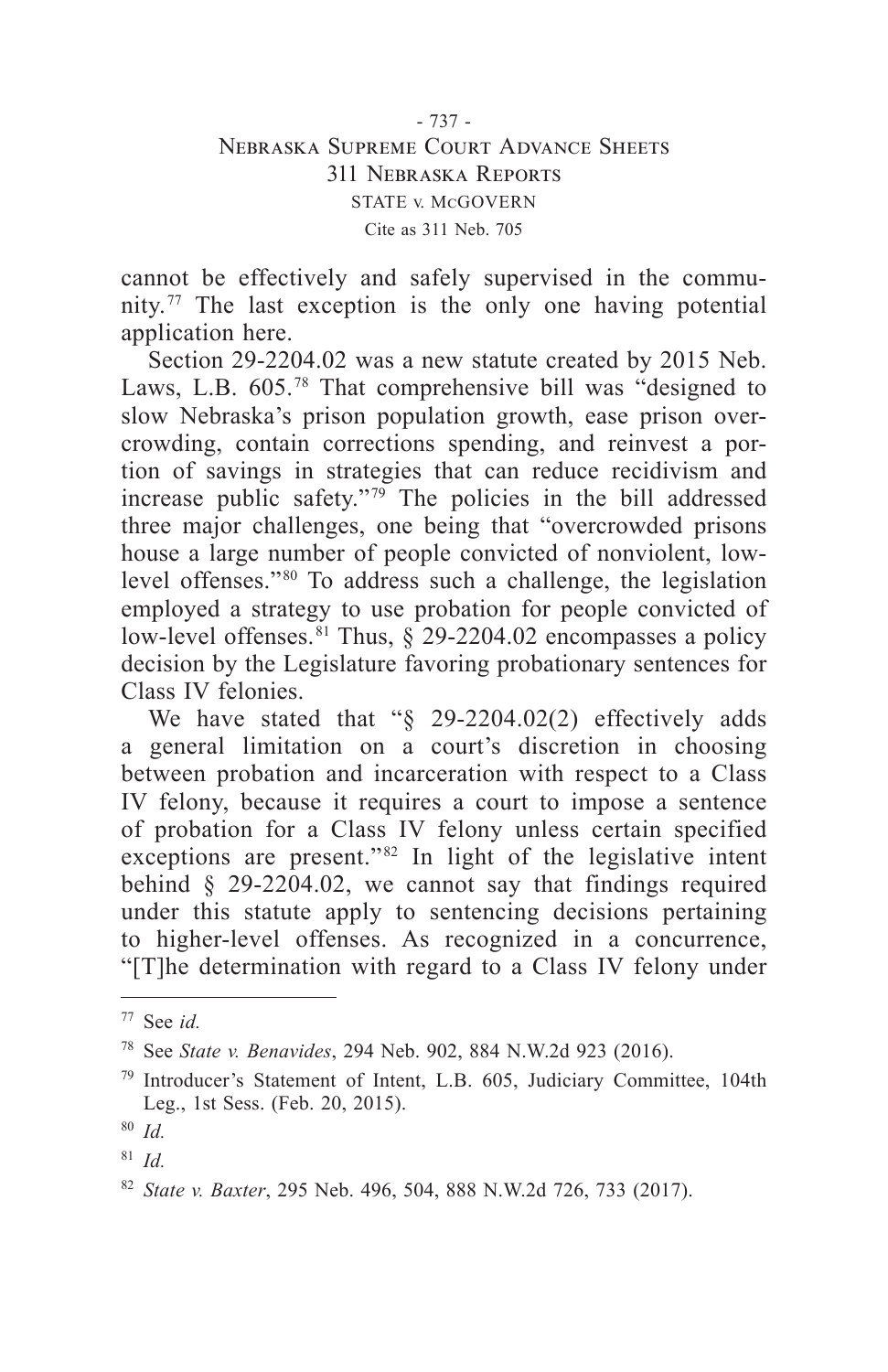§ 29-2204.02(2)(c) is different from the determination with respect to any other class of offense under § 29-2260."<sup>83</sup>

> (b) Individual Sentence Versus Aggregate of Sentences

The State also questions whether it is permissible to look at sentences collectively in determining whether the sentencing court abused its discretion. The State points out that in the context of the Eighth Amendment, we have determined the proportionality analysis focuses on individual sentences rather than the aggregate of sentences ordered to be served consecutively to one another. 84

But this appeal does not involve an Eighth Amendment claim. And, similar to another recent appeal, the State has not pointed to authority requiring "any legal inquiry pertinent to review of a defendant's sentence, which analyzes proportionality vis-a-vis different sentences for different crimes imposed for the same defendant and arising from the same series of events." 85

When a judge is imposing sentences for several convictions at the same time, we see no reason why a sentencing judge should be prohibited from considering the cumulative effect of the sentences. "[F]or a defendant who has been sentenced consecutively for two or more crimes, we generally consider the aggregate sentence to determine if it is excessive." 86 We see no reason why the same rule should not apply when considering whether a sentence is excessively lenient. A trial judge is invested with a wide discretion as to the sources and types of information used to assist with the determination of

<sup>83</sup> *State v. Dyer*, 298 Neb. 82, 95, 902 N.W.2d 687, 696 (2017) (Miller-Lerman, J., concurring).

<sup>84</sup> See *State v. Becker*, 304 Neb. 693, 936 N.W.2d 505 (2019).

<sup>85</sup> *State v. Morton*, 310 Neb. 355, 369-70, 966 N.W.2d 57, 68 (2021).

<sup>86</sup> *Id.* at 370, 966 N.W.2d at 68.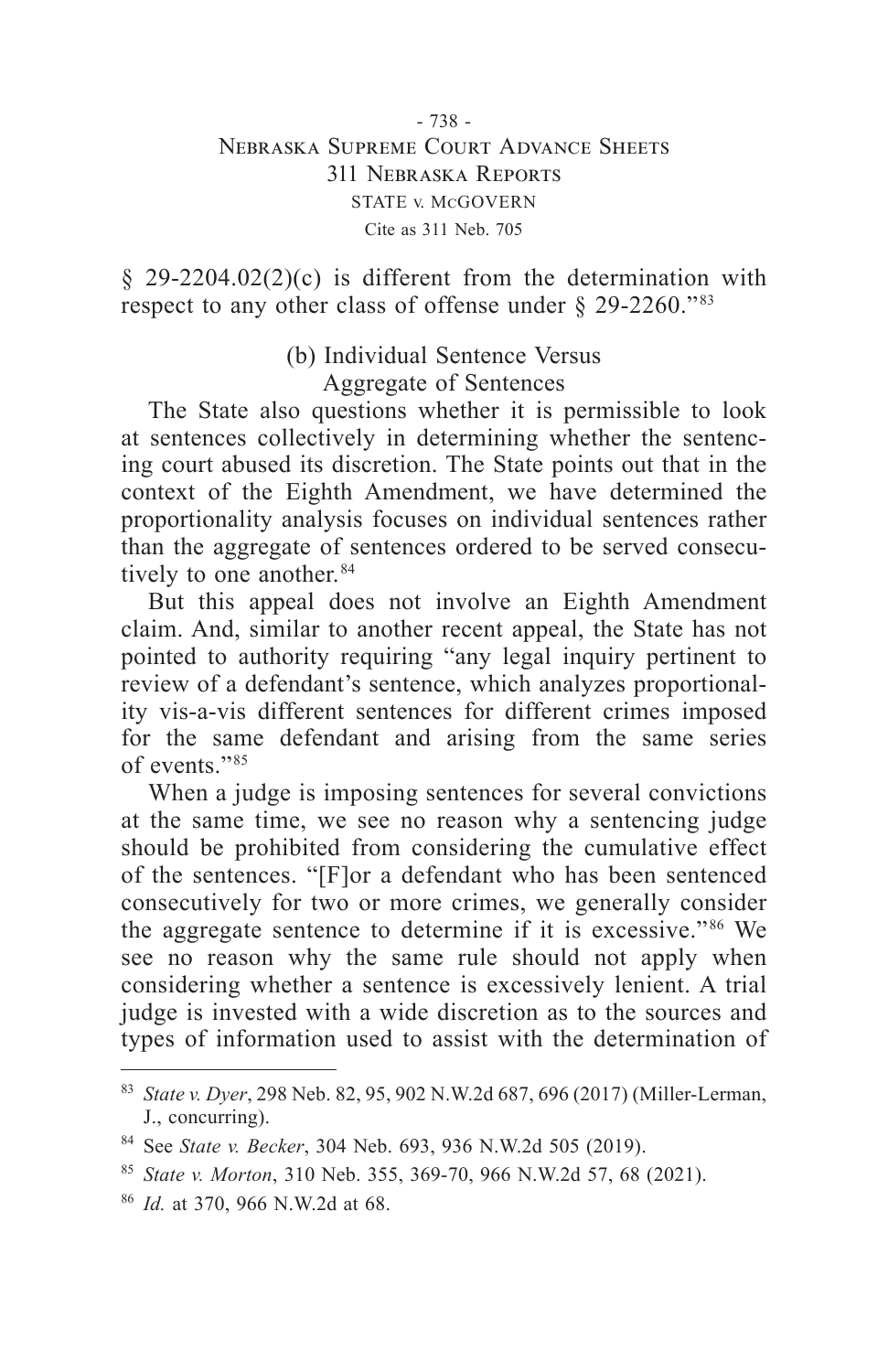## - 739 - Nebraska Supreme Court Advance Sheets 311 Nebraska Reports STATE v. McGOVERN Cite as 311 Neb. 705

a sentence to be imposed within statutory limits.<sup>87</sup> The collective effect of multiple sentences may be a source of information. If each sentence imposed is within the statutory limit, a sentencing judge need not view those sentences in isolation in determining whether the overall sentence it crafts achieves the sentencing goals of rehabilitating the defendant, deterring others from criminal acts, and providing protection for society. We now consider the statutory sentencing factors and their application to the facts of this case.

# (c) Statutory Factors

[26] In reviewing whether a sentencing court abused its discretion in imposing a sentence that was excessively lenient, an appellate court is guided by the factors set forth by Neb. Rev. Stat. § 29-2322 (Reissue 2016), as well as by the statutory guidelines set out for the direction of the sentencing judge in imposing or withholding imprisonment.<sup>88</sup> In determining whether the sentence imposed is excessively lenient, an appellate court shall have regard for the following:

(1) The nature and circumstances of the offense;

(2) The history and characteristics of the defendant;

(3) The need for the sentence imposed:

(a) To afford adequate deterrence to criminal conduct;

(b) To protect the public from further crimes of the defendant;

(c) To reflect the seriousness of the offense, to promote respect for the law, and to provide just punishment for the offense; and

(d) To provide the defendant with needed educational or vocational training, medical care, or other correctional treatment in the most effective manner; and

(4) Any other matters appearing in the record which the appellate court deems pertinent. 89

<sup>89</sup> § 29-2322.

<sup>87</sup> See *State v. Janis*, 207 Neb. 491, 299 N.W.2d 447 (1980).

<sup>88</sup> *State v. Gibson, supra* note 3.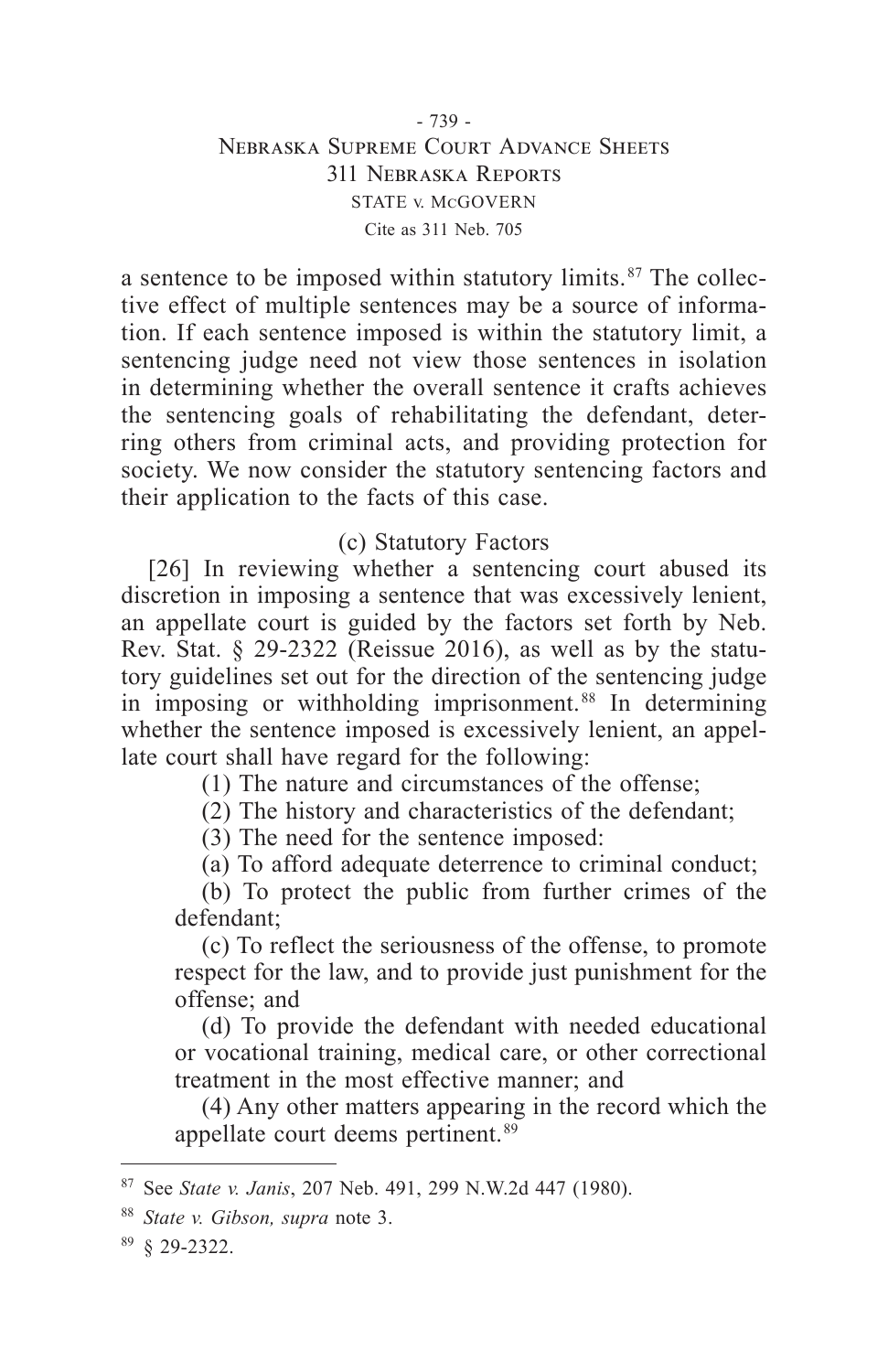A different statute authorizes a court to impose a period of probation in lieu of incarceration. Neb. Rev. Stat. § 29-2260 (Reissue 2016) provides in part:

(2) Whenever a court considers sentence for an offender convicted of either a misdemeanor or a felony for which mandatory or mandatory minimum imprisonment is not specifically required, the court may withhold sentence of imprisonment unless, having regard to the nature and circumstances of the crime and the history, character, and condition of the offender, the court finds that imprisonment of the offender is necessary for protection of the public because:

(a) The risk is substantial that during the period of probation the offender will engage in additional criminal conduct;

(b) The offender is in need of correctional treatment that can be provided most effectively by commitment to a correctional facility; or

(c) A lesser sentence will depreciate the seriousness of the offender's crime or promote disrespect for law.

(3) The following grounds, while not controlling the discretion of the court, shall be accorded weight in favor of withholding sentence of imprisonment:

(a) The crime neither caused nor threatened serious harm;

(b) The offender did not contemplate that his or her crime would cause or threaten serious harm;

(c) The offender acted under strong provocation;

(d) Substantial grounds were present tending to excuse or justify the crime, though failing to establish a defense;

(e) The victim of the crime induced or facilitated commission of the crime;

(f) The offender has compensated or will compensate the victim of his or her crime for the damage or injury the victim sustained;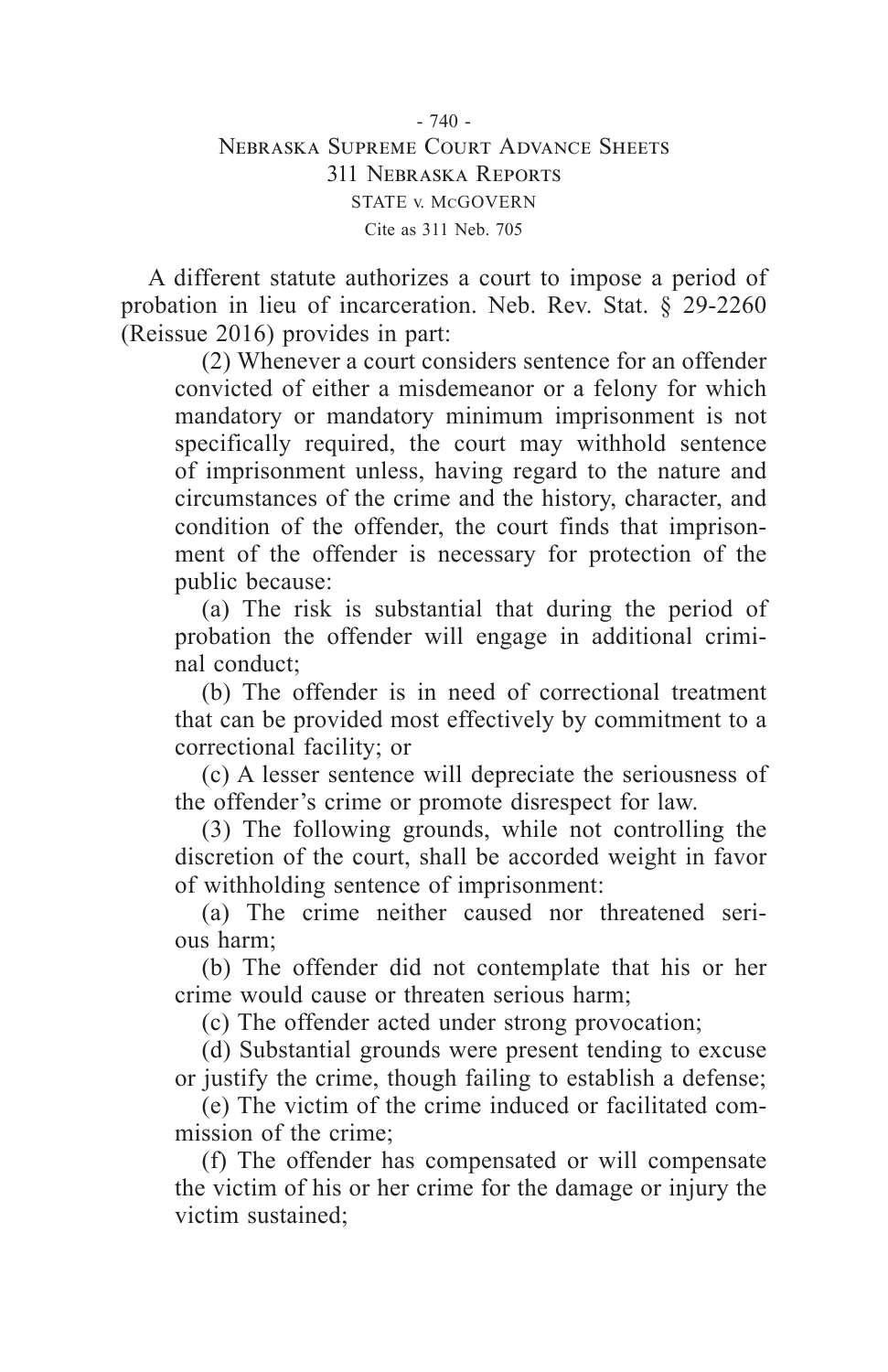## - 741 - Nebraska Supreme Court Advance Sheets 311 Nebraska Reports STATE v. McGOVERN Cite as 311 Neb. 705

(g) The offender has no history of prior delinquency or criminal activity and has led a law-abiding life for a substantial period of time before the commission of the crime;

(h) The crime was the result of circumstances unlikely to recur;

(i) The character and attitudes of the offender indicate that he or she is unlikely to commit another crime;

(j) The offender is likely to respond affirmatively to probationary treatment; and

(k) Imprisonment of the offender would entail excessive hardship to his or her dependents.

(4) When an offender who has been convicted of a crime is not sentenced to imprisonment, the court may sentence him or her to probation.

# (d) Application

McGovern committed the serious crime of sexual assault in the first degree. The offense involved sexual contact—preserved on video—at a time when K.S. was incapable of giving consent. At sentencing, McGovern's counsel highlighted that "this is essentially a touching kind of offense . . . we're not talking about intercourse." But that does not diminish McGovern's violation of trust. According to K.S.' statement, McGovern sexually assaulted her on video on the day she was first introduced to him. They later had a dating relationship for a period of time, and she did not learn of the assaults until after she had ended the relationship. K.S. stated that she has to "live with the embarrassment of the knowledge that at a minimum, numerous law enforcement and criminal justice officials from multiple jurisdictions have seen the videos of [her] sexual assaults, have seen [her] in states of undress."

[27] Evidence regarding a defendant's life, character, and previous conduct, as well as prior convictions, is highly relevant to the determination of a proper sentence.<sup>90</sup> According

<sup>90</sup> *State v. Gibson, supra* note 3.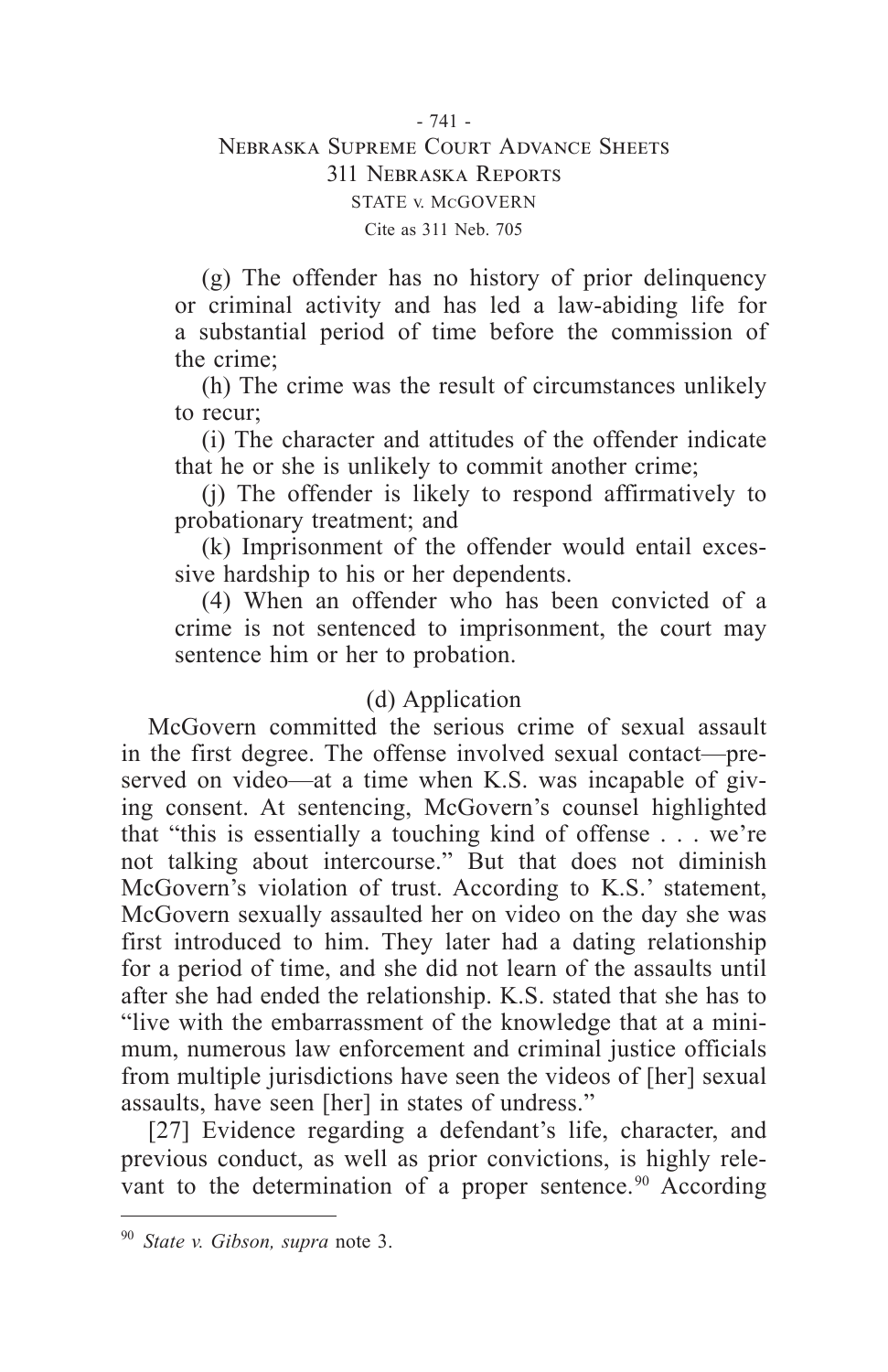## $-742$ Nebraska Supreme Court Advance Sheets 311 Nebraska Reports STATE v. McGOVERN Cite as 311 Neb. 705

to the presentence report, McGovern was 39 years old. His prior criminal history included three convictions for driving under the influence between 2001 and 2007 and a conviction for attempted unlawful intrusion based on the September 2018 event that led to discovery of the instant offenses. At the time of sentencing, McGovern was facing charges in Montana for alleged conduct similar to that in the instant case. A testing tool assessed him to be at a "[m]edium-[h]igh" risk to reoffend. He scored in the "maximum risk range on the SAO alcohol scale." According to the presentence report, McGovern was "highly motivated and engaged in counseling." The report also stated that he "seems to show some remorse for the victim."

[28] A sentencing court must have some reasonable factual basis for imposing a particular sentence. 91 The court expressed difficulty in balancing the need for rehabilitation against the need for punishment. The court explained:

On the one hand, there's an absolute violation of trust, and in reviewing the evidence in this case which I had to do on several occasions, you were taking advantage of someone who was absolutely out of it and it appears to be a part of a pattern of conduct not entirely dissimilar from the incident in Kearney, Nebraska, which led to your convictions here ultimately.

On the other hand, I am required by law to consider rehabilitation. I am required to consider the fact that you have done a good job apparently while on probation.

In imposing the three sentences, the court stated they were an "attempt to reach a balance in this case" and that they were "necessary not to depreciate the serious nature of your criminal conduct in your eyes or the eyes of the public." The court then imposed concurrent sentences of 1 year's imprisonment for two offenses and for the other offense, a period of Community-Based Intervention probation for 60 months.

<sup>91</sup> *State v. Parminter*, 283 Neb. 754, 811 N.W.2d 694 (2012).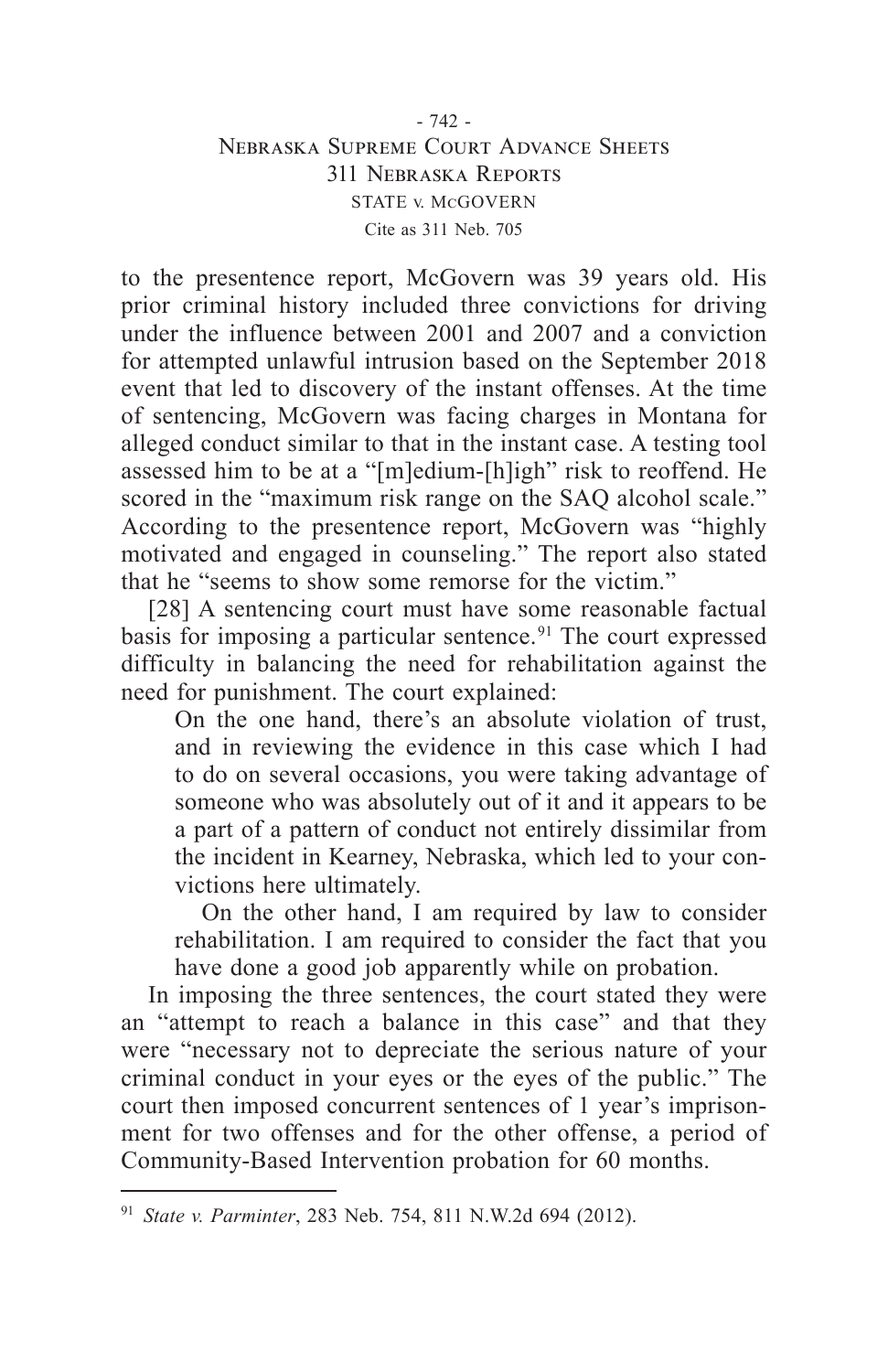## - 743 - Nebraska Supreme Court Advance Sheets 311 Nebraska Reports STATE v. McGOVERN Cite as 311 Neb. 705

In connection with the sentence of probation, the court levied numerous terms. Obviously, McGovern cannot violate any laws while on probation. He must also refrain from disorderly conduct or acts injurious to others. He cannot associate with persons of "disreputable or harmful character" or persons he knows are involved in illegal activities. He must be gainfully employed or actively seeking employment. The terms of probation affect McGovern's liberty. He must allow the probation officer to visit at all reasonable times and places. He cannot leave the state without written authorization of the court or the probation officer. McGovern cannot possess a firearm or dangerous weapon. He must submit to a chemical test of his blood, breath, or urine upon request of the probation officer. The court further determined that a period of confinement was necessary and ordered McGovern to serve 90 days in jail, which sentence was to be served consecutively to any other sentence imposed.

As McGovern notes, the court could have placed him on probation for all three convictions. Had it done so, the court would have been limited to a maximum period of incarceration of 90 days as a condition of probation. 92 Instead, the court imposed a sentence of 1 year's imprisonment for the lesser offenses—the maximum sentence for the misdemeanor conviction—and a 90-day period of confinement as a condition of probation in addition to placing McGovern on probation for the maximum period of time allowed.<sup>93</sup> The court attempted to balance the needs for punishment and rehabilitation.

Our review for an abuse of discretion is key. The standard is not what sentence we would have imposed.<sup>94</sup> And as we recognized 20 years ago, "'it is a rare exception'" that a

 $92$  Neb. Rev. Stat. § 29-2262(2)(b) (Cum. Supp. 2020).

<sup>93</sup> See Neb. Rev. Stat. § 29-2263(1) (Reissue 2016).

<sup>94</sup> *State v. Gibson, supra* note 3.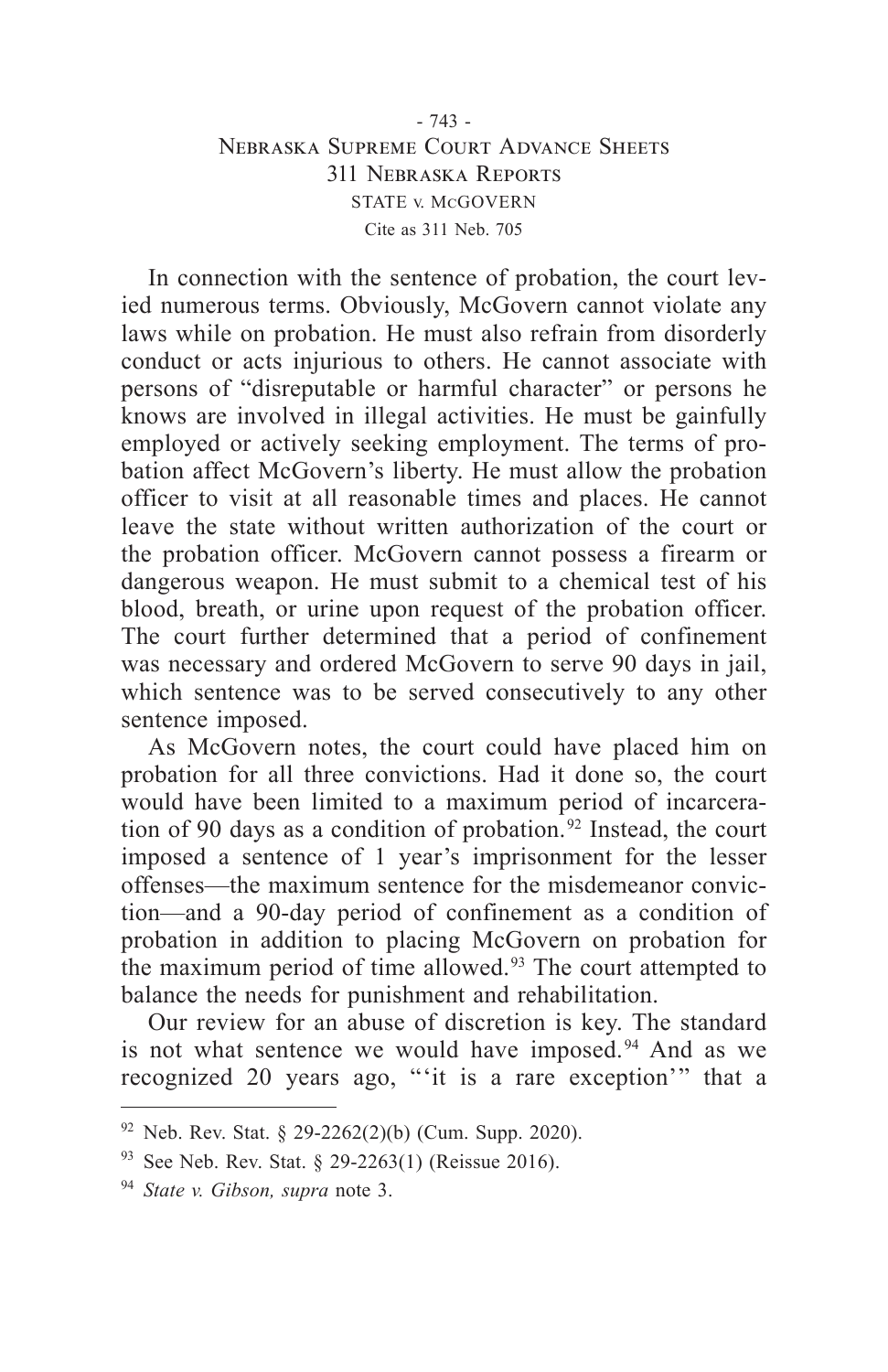## - 744 - Nebraska Supreme Court Advance Sheets 311 Nebraska Reports STATE v. McGOVERN Cite as 311 Neb. 705

sentence within statutory limits will be deemed excessive.<sup>95</sup> Because the same standard applies to determining whether a sentence is excessively lenient, the same observation applies here. These sentences do not fall within that category. We cannot say the sentences imposed, particularly when viewed collectively, amounted to an abuse of discretion.

## IV. CONCLUSION

Because law enforcement reasonably observed the evidence of sexual assault during execution of the initial search warrant, the court did not err in overruling McGovern's second motion to suppress evidence derived from the searches of his phone. We further conclude that the sentences imposed, all within the statutory limits, were not excessively lenient. We emphasize that the sentences must be viewed collectively and that we are not permitted to substitute the sentences we might have imposed as a sentencing court. Accordingly, we affirm the judgment of the district court.

Affirmed.

<sup>95</sup> *State v. Decker*, 261 Neb. 382, 398, 622 N.W.2d 903, 917 (2001).

Miller-Lerman, J., concurring.

I concur. In this case, the opinion evidence from both experts taken as a whole essentially states that, given the technology, it is not possible to review the contents of the cell phone to merely determine the existence of a photograph or video on September 25, 2018, without also looking to some extent at the image. This may seem surprising. Nevertheless, the district court accepted the opinions. These opinions circumscribed the district court's analysis and that of this court upon review. See *Tipp-It, Inc. v. Conboy*, 257 Neb. 219, 234, 596 N.W.2d 304, 315 (1999) (Gerrard, J., concurring) (when appellate court review is guided by expert testimony, review is confined to record before it and "[i]t is not the proper role of an appellate court to become a 'super expert,' randomly